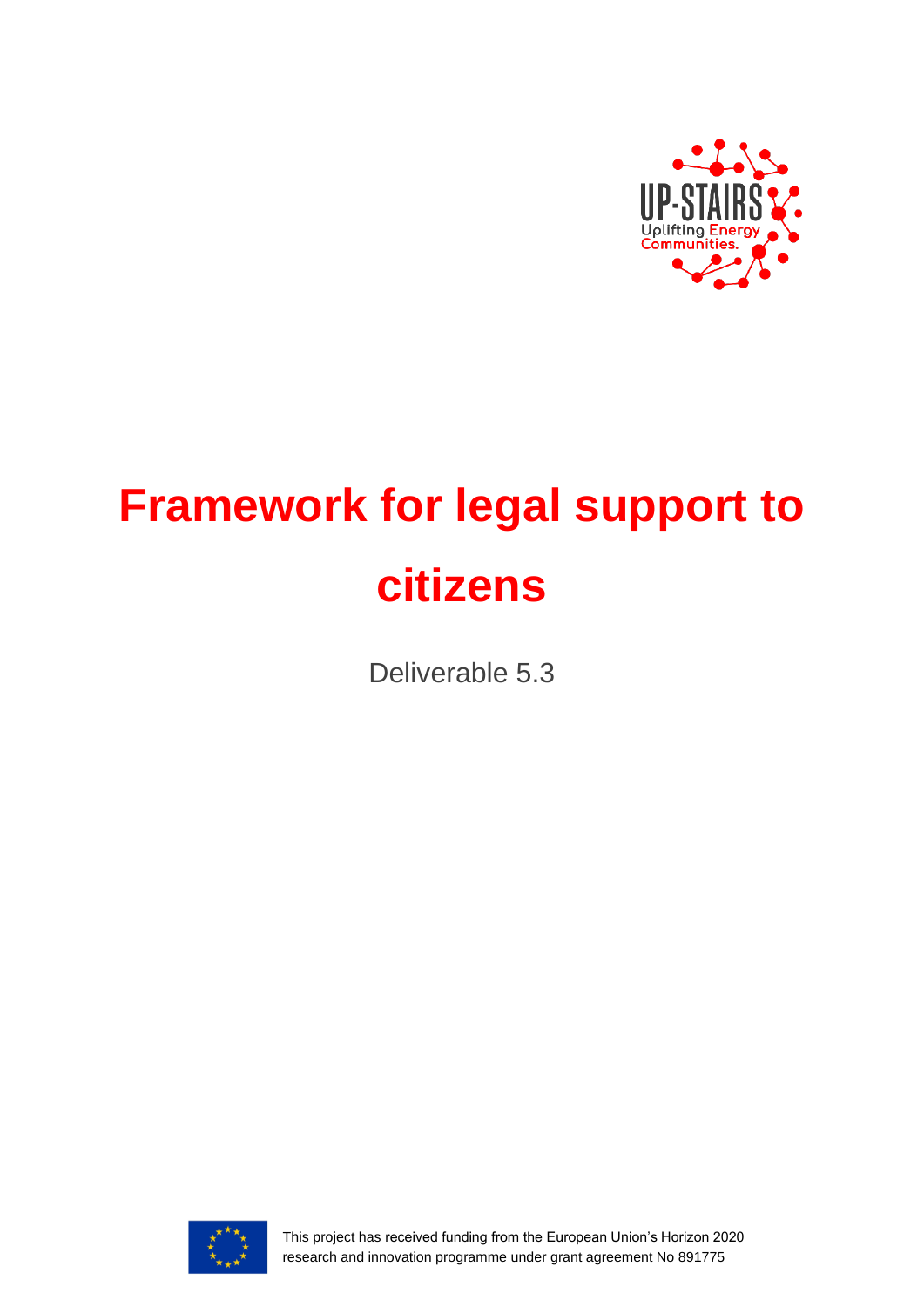

| Project details        |                                                                                                                                |                         |                                    |
|------------------------|--------------------------------------------------------------------------------------------------------------------------------|-------------------------|------------------------------------|
| Project acronym        | <b>UP-STAIRS</b>                                                                                                               | <b>Start (Duration)</b> | 1 September 2020<br>(36)           |
| <b>Topic</b>           | LC-SC3-EC-1-2018-2019-2020<br>The role of consumers in changing the market through informed<br>decision and collective actions |                         |                                    |
| <b>Call identifier</b> | H2020-LC-SC3-EE-<br>2019                                                                                                       | <b>Project Number</b>   | 892037                             |
| Coordinator            | University College Cork - National University of Ireland Cork (TYN)                                                            |                         |                                    |
| <b>Contact person</b>  | Pádraig Lyons                                                                                                                  | Website                 | https://www.h2020-<br>upstairs.eu/ |

| Deliverable details                 |                                                                                                       |                               |                                            |
|-------------------------------------|-------------------------------------------------------------------------------------------------------|-------------------------------|--------------------------------------------|
| <b>Deliverable</b><br><b>Number</b> | 5.3                                                                                                   | <b>Title</b>                  | Framework for legal<br>support to citizens |
| <b>Work Package</b>                 | WP5: Identifying &<br>addressing<br>regulatory barriers<br>for collectives and<br>cooperative actions | <b>Dissemination</b><br>level | Public                                     |
| <b>Deliverable</b>                  | <b>KAPE</b>                                                                                           | Contributing                  | All                                        |
| responsible                         |                                                                                                       | beneficiaries                 |                                            |
| Due Date (M)                        | 31.03.2022 (M19)                                                                                      | <b>Submission date</b>        | 30.03.2022 (M19)                           |

| <b>History of Changes</b> |            |                     |                       |
|---------------------------|------------|---------------------|-----------------------|
| <b>Version</b>            | Date (M)   | <b>Name</b>         | <b>Changes</b>        |
| 0.1                       | 21/03/2022 | Anna Piórkowska,    | First Version D5.3    |
|                           |            | Karolina Loth-Babut |                       |
| 0.2                       | 23/03/2022 | Andreea Le Cam      | <b>Project Review</b> |
| $\overline{0.3}$          | 29/03/2022 | Anna Piórkowska,    | Updates applied       |
|                           |            | Karolina Loth-Babut |                       |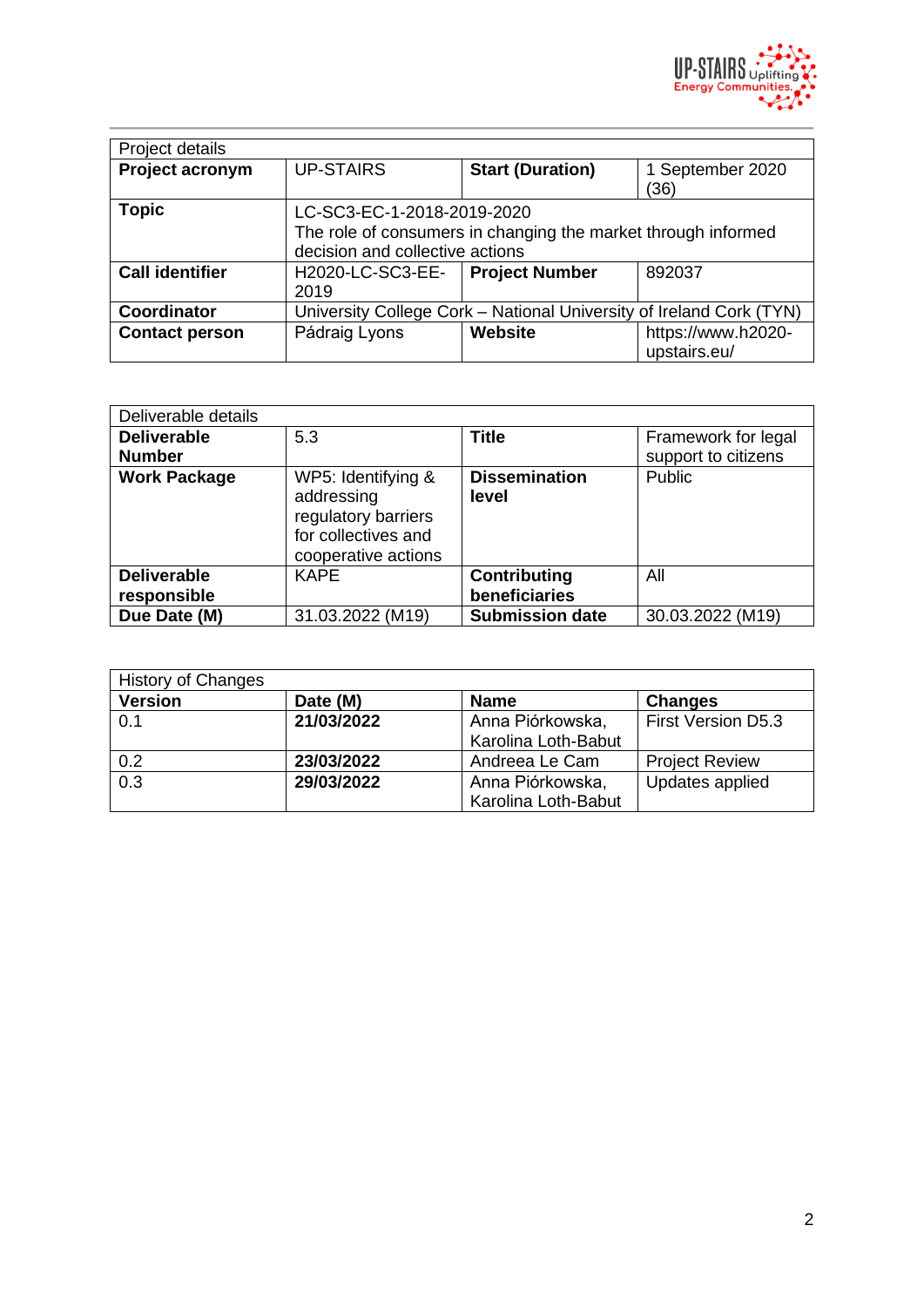

# <span id="page-2-0"></span>**Table of contents**

| 1. |        |  |  |
|----|--------|--|--|
| 2. |        |  |  |
|    | 2.1.   |  |  |
|    | 2.1.1. |  |  |
|    | 2.2.   |  |  |
|    | 2.2.1. |  |  |
|    | 2.2.2. |  |  |
|    | 2.2.3. |  |  |
|    | 2.2.4. |  |  |
|    | 2.2.5. |  |  |
| 3. |        |  |  |
|    | 3.1.   |  |  |
|    | 3.1.1. |  |  |
|    | 3.1.2. |  |  |
|    | 3.1.3. |  |  |
|    | 3.1.4. |  |  |
|    | 3.2.   |  |  |
|    | 3.2.1. |  |  |
|    | 322    |  |  |
|    | 3.2.3. |  |  |
|    | 3.2.4. |  |  |
|    | 3.3.   |  |  |
|    | 3.3.1. |  |  |
|    | 3.3.2. |  |  |
|    | 3.3.3. |  |  |
|    | 3.3.4. |  |  |
|    | 3.4.   |  |  |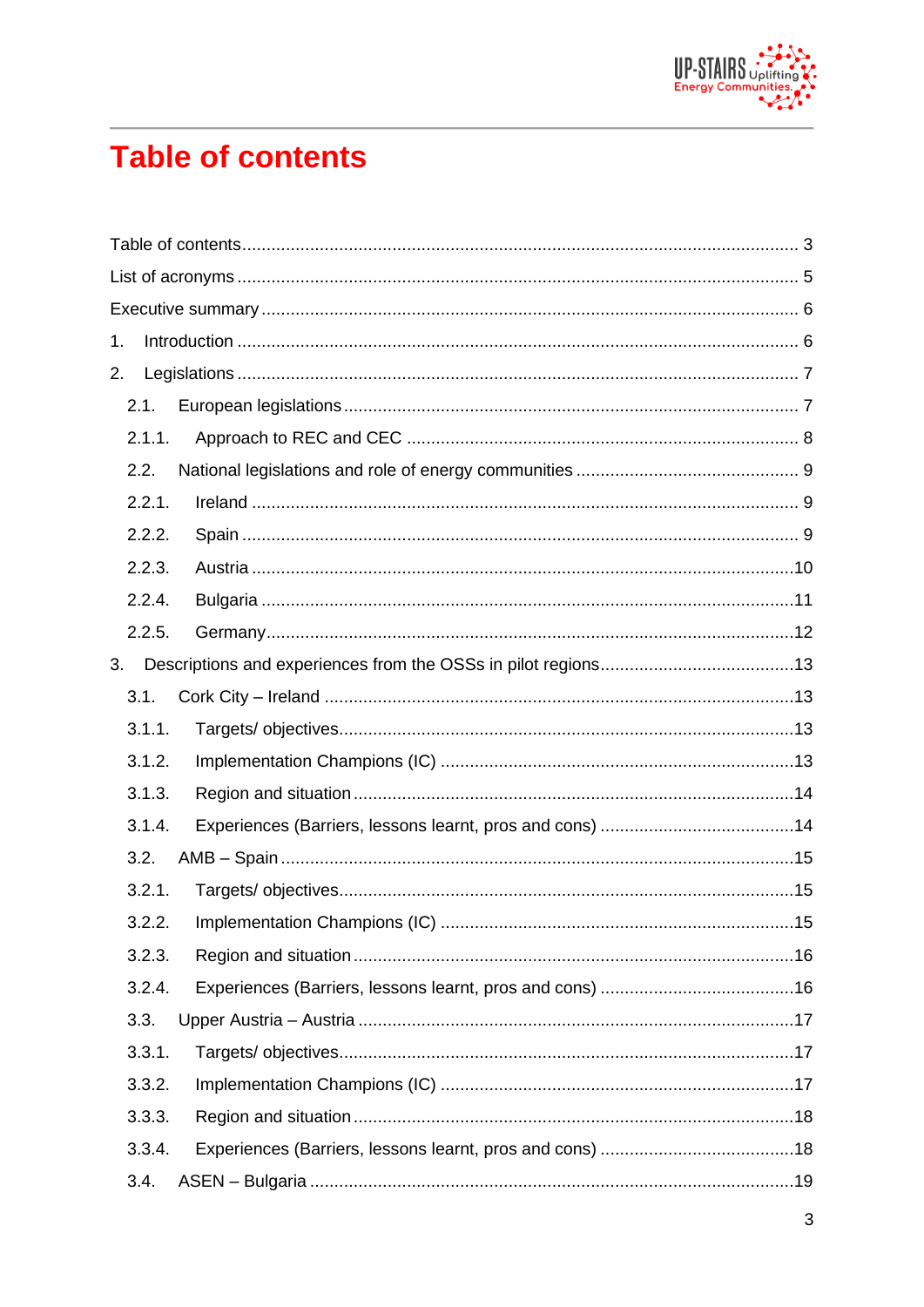

|    | 3.4.1. |                                                                 |  |
|----|--------|-----------------------------------------------------------------|--|
|    | 3.4.2. |                                                                 |  |
|    | 3.4.3. |                                                                 |  |
|    | 3.4.4. |                                                                 |  |
|    | 3.5.   |                                                                 |  |
|    | 3.5.1. |                                                                 |  |
|    | 3.5.2. |                                                                 |  |
|    | 3.5.3. |                                                                 |  |
|    | 3.5.4. |                                                                 |  |
| 4. |        |                                                                 |  |
|    | 4.1.   |                                                                 |  |
|    | 4.2.   |                                                                 |  |
|    | 4.3.   |                                                                 |  |
|    | 4.4.   | Step by step Guide for citizens to create Energy Communities 31 |  |
| 5. |        |                                                                 |  |
| 6. |        |                                                                 |  |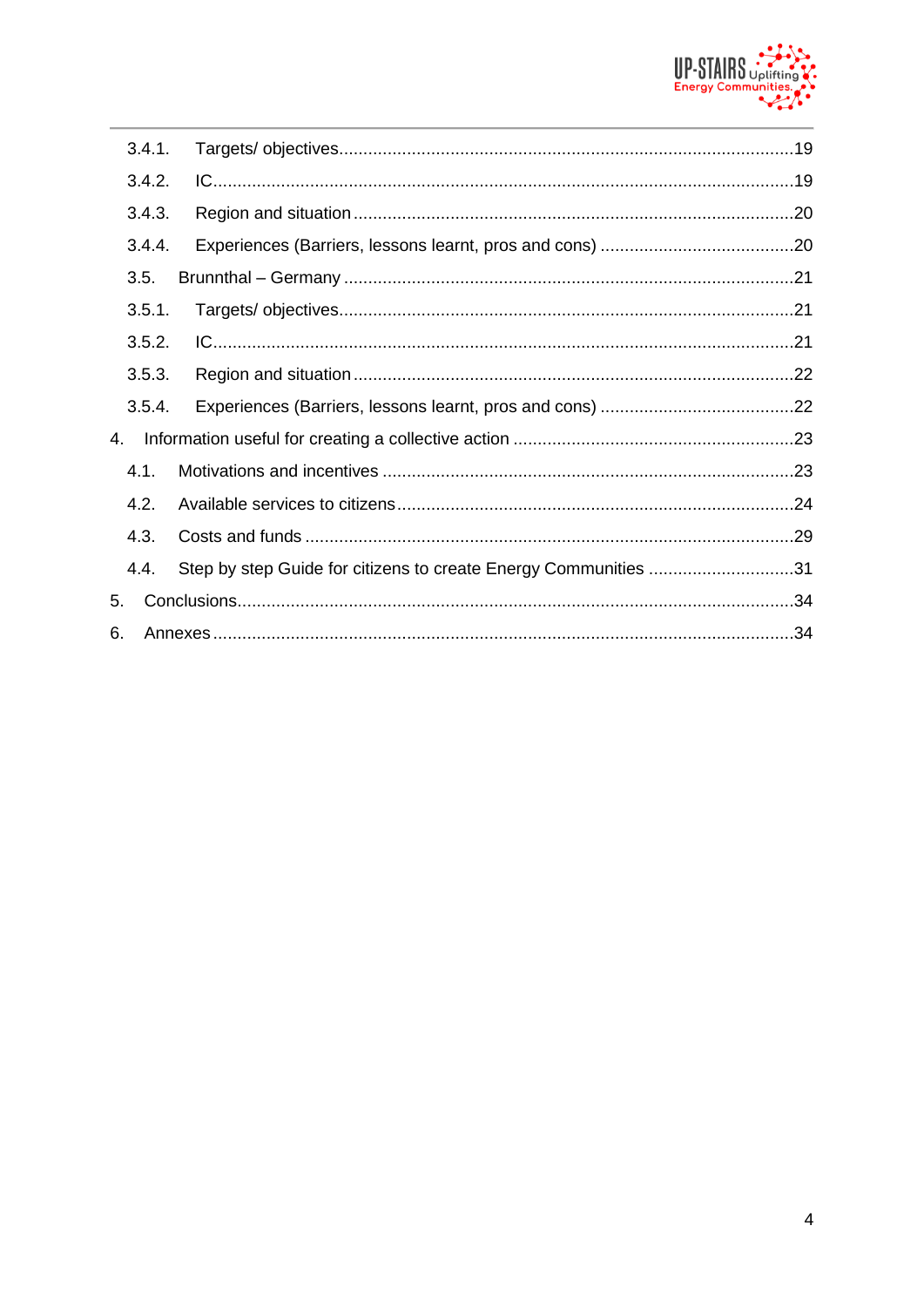

# <span id="page-4-0"></span>**List of acronyms**

- AMB-Barcelona Metropolitan Area
- ASEN-Municipality of Asenovgrad
- BEC Better Energy Community
- CCC-Cork City Council
- ESV-Upper Austria Regional Energy Agency
- CEC Citizen Energy Community
- EE Energy Efficiency
- IC Implementation Champions
- KPI Key Performance Indicator
- NGO Non-Governmental Organisation
- OSS One-Stop-Shop
- PV Photovoltaics
- RE Renewable Energy
- REC Renewable Energy Communities
- RES Renewable Energy Sources
- ROI Return On Investments
- SEAI Sustainable Energy Authority of Ireland
- SEC Sustainable Energy Communities
- SME Small and Medium Enterprise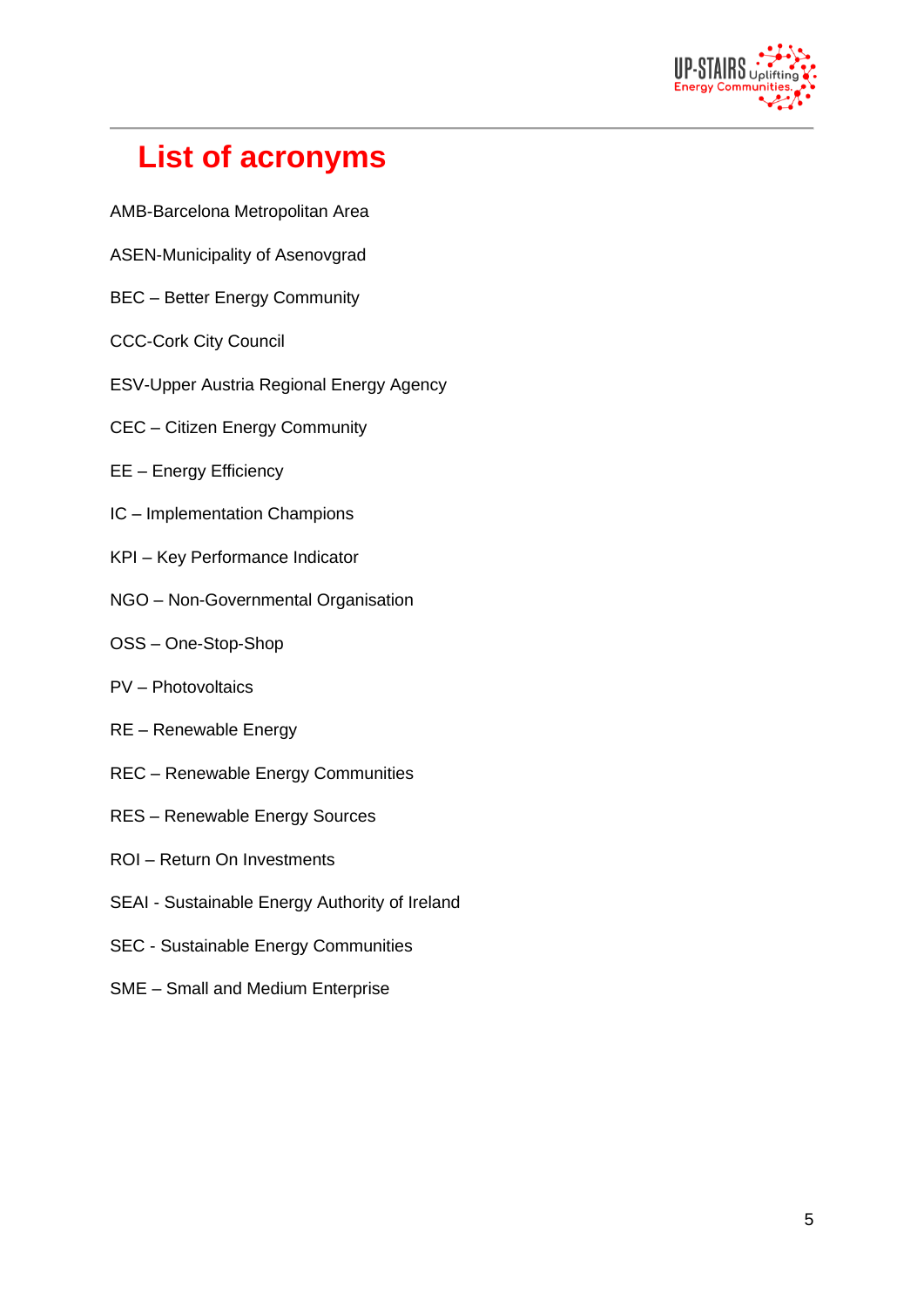

## <span id="page-5-0"></span>**Executive summary**

This document has been developed in the framework of the H2020 project UPSTAIRS, Grant Agreement number 92037, within WP5, Task 5.5 "Designing the framework for legal support to citizens".

This report focuses on looking at collective actions from the citizens point of view. It describes the country-specific legal regulations and One Stop Shops (OSS), that are being developed in 5 pilot regions. It presents enablers that encourage the creation of collective actions, along with the available subsidies. In addition, the document contains the main steps to take in order to create an energy community for collective actions, and the services proposed by the respective OSSs to facilitate these activities.

This document is based mainly on the information contained in other deliverables (deliverable 2.3 and deliverable 5.1) and information obtained from meetings between the leaders of the OSSs and the project coordinator.

# <span id="page-5-1"></span>**1.Introduction**

The objective of the UP-STAIRS project is to accelerate the creation and growth of energy communities by providing a common framework.

The concept of energy community is presented in the Clean Energy Package, which includes two definitions of it. One is Renewable Energy Community (REC) and the other Citizen Energy Community (CEC). Both of these communities are legal entities and are based on open and voluntary participation. Both communities may include natural persons, SMEs and local authorities, including municipalities. Their main purpose is to provide environmental, economic or social community benefits for its members or shareholders or to the local areas where it operates.

RECs are allowed to produce, consume, store and sell renewable energy. Additionally, RECs' members can share renewable energy within the community. CECs, on the other hand, may be involved in generation (also from renewable sources), distribution, supply, consumption, aggregation, energy storage, energy efficiency services or charging services for electric vehicles or provide other energy services to its members or shareholders.<sup>1</sup>

The project aims to break down the barriers to the formation of Energy Communities. Some examples of barriers are: lack of specialized knowledge, difficulty in accessing energy community information, and lack of communication between citizens and municipalities.

<sup>1</sup> https://www.compile-project.eu/wp-content/uploads/Explanatory-note-on-energy-communitydefinitions.pdf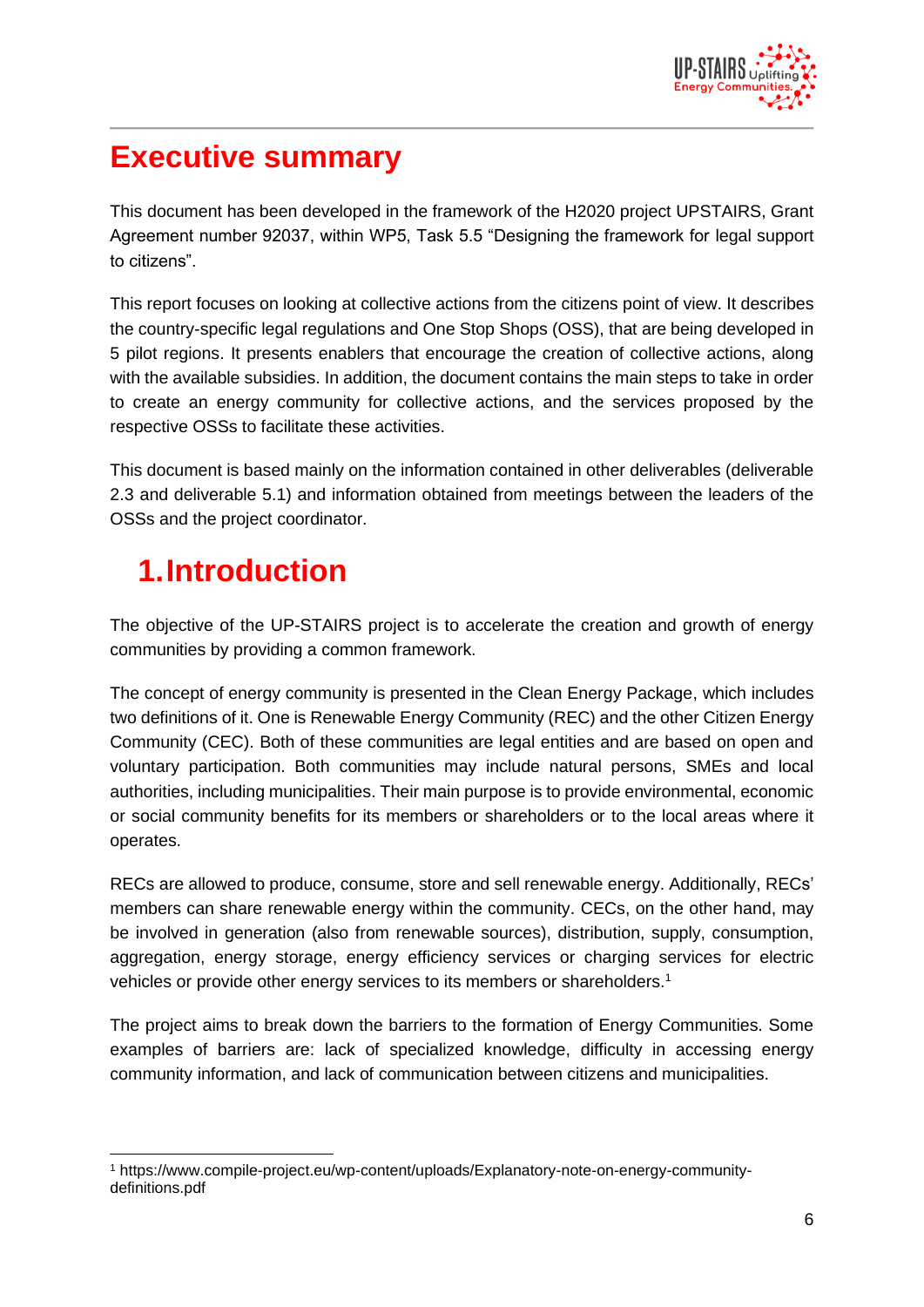

The structure of the "one stop shop" (a service point, where many services are offered, customers can get all the information they need in one place) intends to overcome existing barriers, contributing to increased cooperation between local authorities and citizens, and constituting a compendium of knowledge on, inter alia, ready-made business models and available forms of support.

Currently, there are 5 pilot areas that intend to create the so-called One-Stop-Shop (in some cases not only in a virtual form, but also in a physical form), thus facilitating the creation of energy communities and supporting collective activities. This type of project will enable citizens to participate actively in the energy transition and will help both residents and municipalities to become prosumers.

This document is intended to provide guidance for citizens who plan to create an energy community for collective action. The document describes relevant legislation, both at the European level, with the approach to REC and CEC, and at the national level, along with the role of energy communities in specific countries.

The aim of the document is to present the experiences of the pilot regions to date during the creation of the OSS, together with the lessons learnt from it. Moreover, it contains useful information for residents who wish to do collective actions and would take such citizens from the idea phase to the implementation phase.

# <span id="page-6-0"></span>**2.Legislations**

### <span id="page-6-1"></span>2.1. European legislations

The most important pieces of legislation in European legislation on energy communities are:

- The Clean Energy for all Europeans Package<sup>2</sup>
- 2030 climate & energy framework $3$
- A European Green Deal<sup>4</sup>

The first of these parts (The Clean Energy for all Europeans Package) was adopted in 2019 and contained eight new legal regulations. The package was introduced to help decarbonize the European energy system in line with the European Green Deal objectives. The Clean Energy Package brings tangible benefits to consumers, the environment and the economy. This package makes an important contribution to the EU's long-term strategy to achieve carbon neutrality by 2050.

<sup>2</sup> https://energy.ec.europa.eu/topics/energy-strategy/clean-energy-all-europeans-package\_en

<sup>3</sup> https://ec.europa.eu/clima/eu-action/climate-strategies-targets/2030-climate-energy-framework\_en

<sup>4</sup> https://ec.europa.eu/info/strategy/priorities-2019-2024/european-green-deal/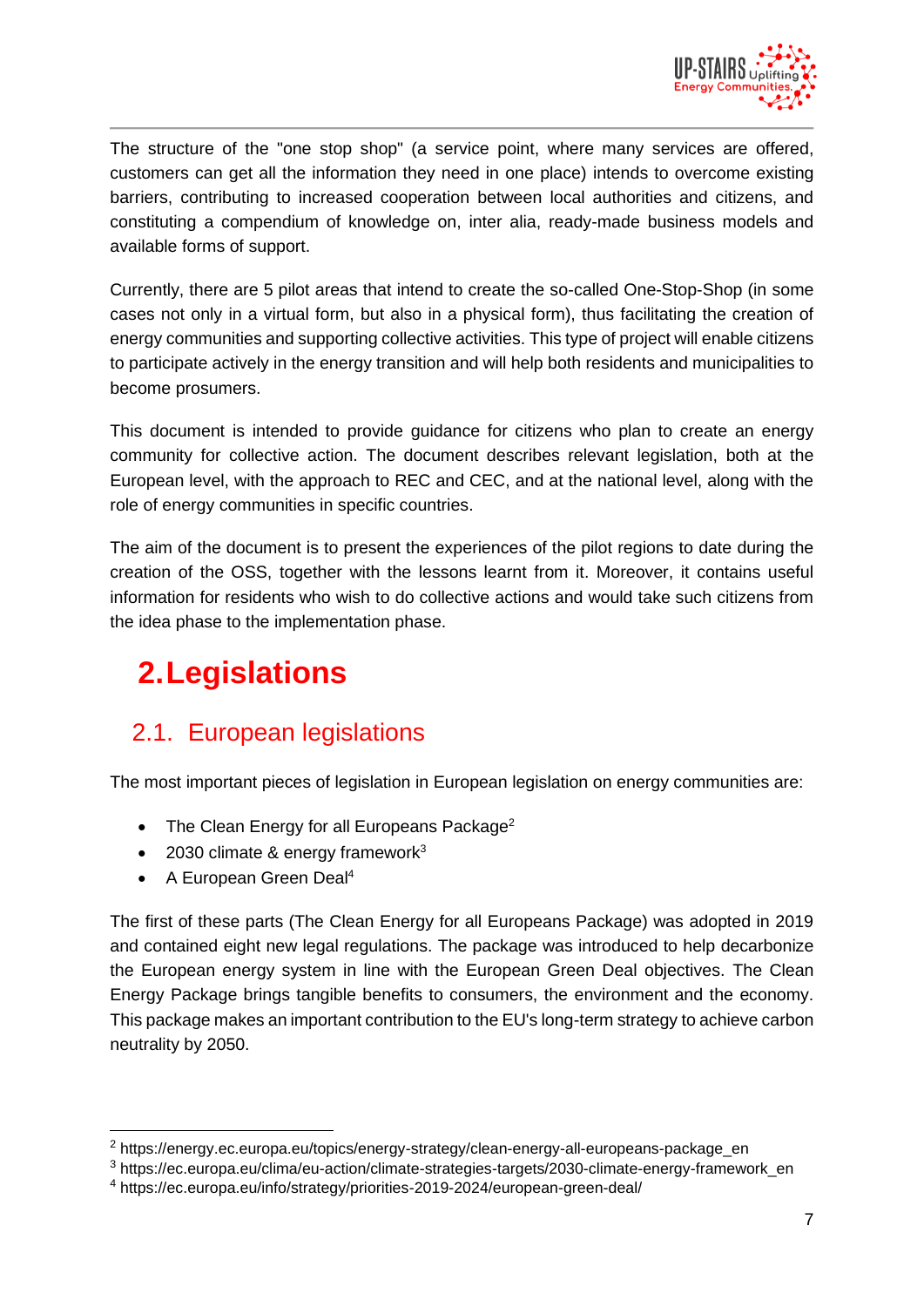

Another important piece of legislation on energy communities is the 2030 climate & energy framework, which includes EU-wide targets and policy objectives for the period 2021 to 2030. It defines key targets for 2030 as follows:

- at least 40% cuts in greenhouse gas emissions (from 1990 levels);
- at least 32% share for renewable energy;
- at least 32.5% improvement in energy efficiency.

The last cited act is the European Green Deal, which was introduced to reduce greenhouse gas emissions and encourage investment in cutting-edge research and innovation to protect Europe's environment. The first climate action initiatives under the Green Deal include:

- European Climate Law to enshrine the 2050 climate-neutrality objective into EU law;
- European Climate Pact to engage citizens and all parts of society in climate action ;
- 2030 Climate Target Plan to further reduce net greenhouse gas emissions by at least 55% by 2030 ;
- New EU Strategy on Climate Adaptation to make Europe a climate-resilient society by 2050, fully adapted to the unavoidable impacts of climate change ;
- Designing new ways of producing and consuming, doing research and creating innovation.

The European legislation is successively transposed into national legislation.

For example, in Ireland, the 2021 Climate Action Plan has been integrated into the National Energy and Climate Plan (NECP). This plan will allow the implementation of further reduction of greenhouse gas emissions and an increase in the production of energy from renewable sources.

The implementation of European law makes it easier for residents to act for the benefit of the environment and facilitates the implementation of activities leading to energy and cost savings, e.g. the development of renewable energy sources.

### <span id="page-7-0"></span>2.1.1. Approach to REC and CEC

The Clean Energy for all Europeans Package focuses on energy efficiency and renewable energy and outlines the impact of residents on the energy transition and their importance for the success of the upcoming changes. It also introduces concepts of Citizen Energy Communities (CECs) and Renewable Energy Communities (RECs).

In addition, this package empowers citizens and communities as follows:

- Renewable self-consumers in multifamily houses to be allowed to generate, store, sell and consume their electricity jointly;
- Exclusion of disproportionate procedures and charges that are not reflective;
- Improved Guarantees of Origin for better consumer information.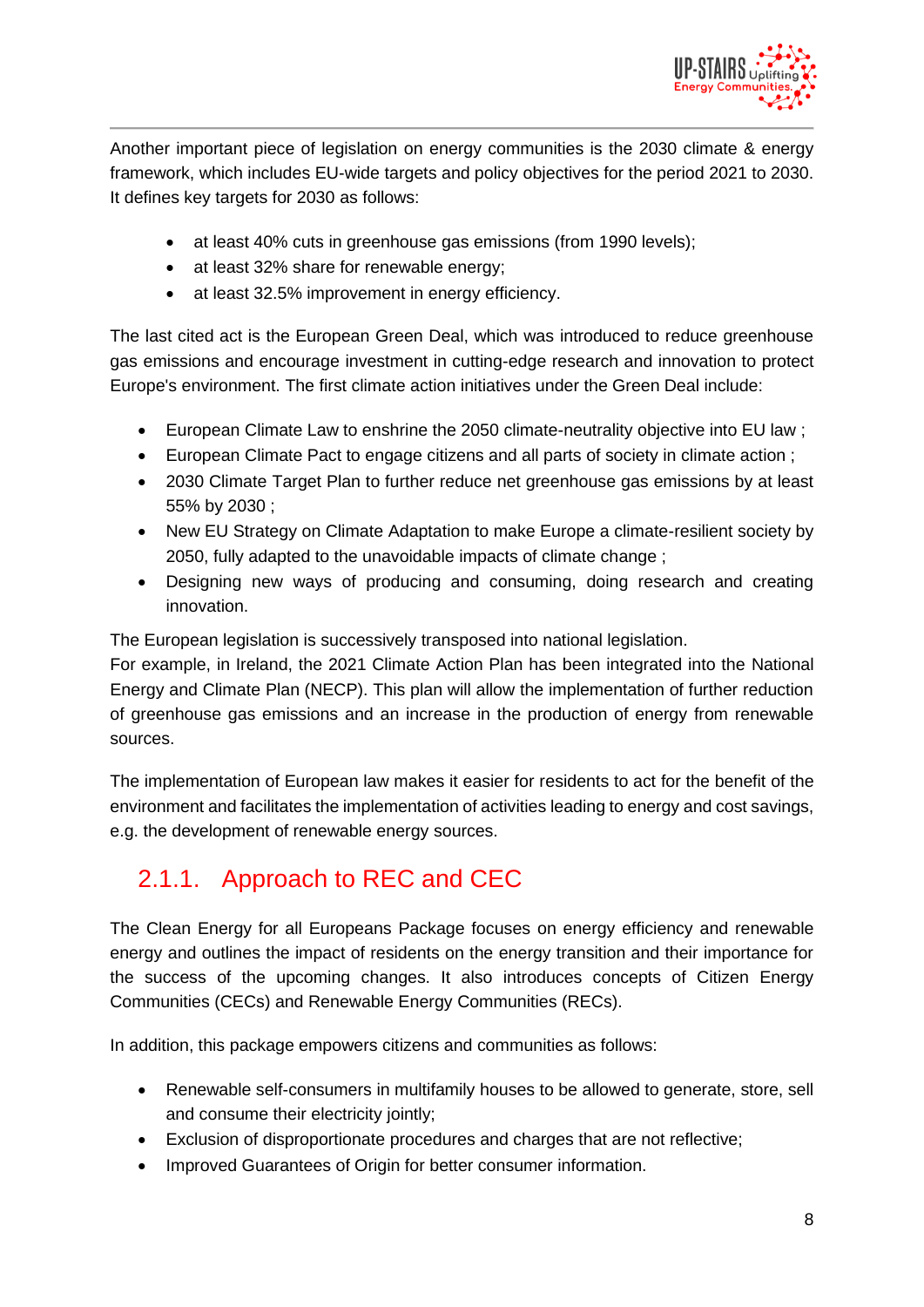

The European Green Deal is a tool supporting regional and local communities, including energy communities. The European Green Deal also offers investment and advisory support for RES installations implemented by energy communities. The European Green Deal also provides funding for the promotion and creation of new energy communities.

The creation of new energy communities is supported by e.g. OSSs. Collective actions, such as OSSs, brings a number of benefits to residents, such as financial or legal support and advice and contributes to the increase of environmental awareness of citizens. OSS helps residents to organize themselves in RECs and/or CECs and supports their development. OSS also facilitates residents' access to the necessary information to create collective actions, which in turn will contribute to the creation of specific benefits in the form of, for example, reducing the risk of energy poverty.

### <span id="page-8-0"></span>2.2. National legislations and role of energy communities

### <span id="page-8-1"></span>2.2.1. Ireland

In Ireland, there is still no framework for collective self-consumption in multi-tenant buildings. One of the most important pieces of legislation in Ireland is The Climate Action and Low Carbon Development (Amendment) Bill 2021, which will support the achievement of climate neutrality by 2050. The Act contains the following key elements: the establishment of a "National Climate Goal" that commits to pursuing and achieving the transition to a climate-resilient economy by 2050 at the latest, legislates the carbon budgeting process, strengthens the role of the Advisory Board on Climate Change, and requires each local government to prepare a climate action plan.

Such a plan is expected to scale-up and improve the functioning of collective actions such as the SEC (community energy grants scheme), BEC schemes and the National Retrofit Initiative. The last indicated initiative covers a large number of organizations, thus emphasizing its collective approach. The schemes introduced under the National Retrofit Plan are administered by the SEAI.

Ireland is home to the Sustainable Energy Authority of Ireland (SEAI), an Irish government body set up to promote and help develop sustainable energy. SEAI was established by the government as Ireland's national energy agency under the Sustainable Energy Act 2002. SEAI is a body of more than 600 units for energy communities. As part of their services, SEAI offers advisory support, assistance in developing an Community Energy Plan and assistance in finding financing for its implementation.

### <span id="page-8-2"></span>2.2.2. Spain

In Spain there is no detailed legislation on energy communities, but partially transposes EU directives on energy communities. The Royal Decree Law 23/2020 introduced and defined the definition of RECs in Spain for the first time. Although Spain has not yet transposed EU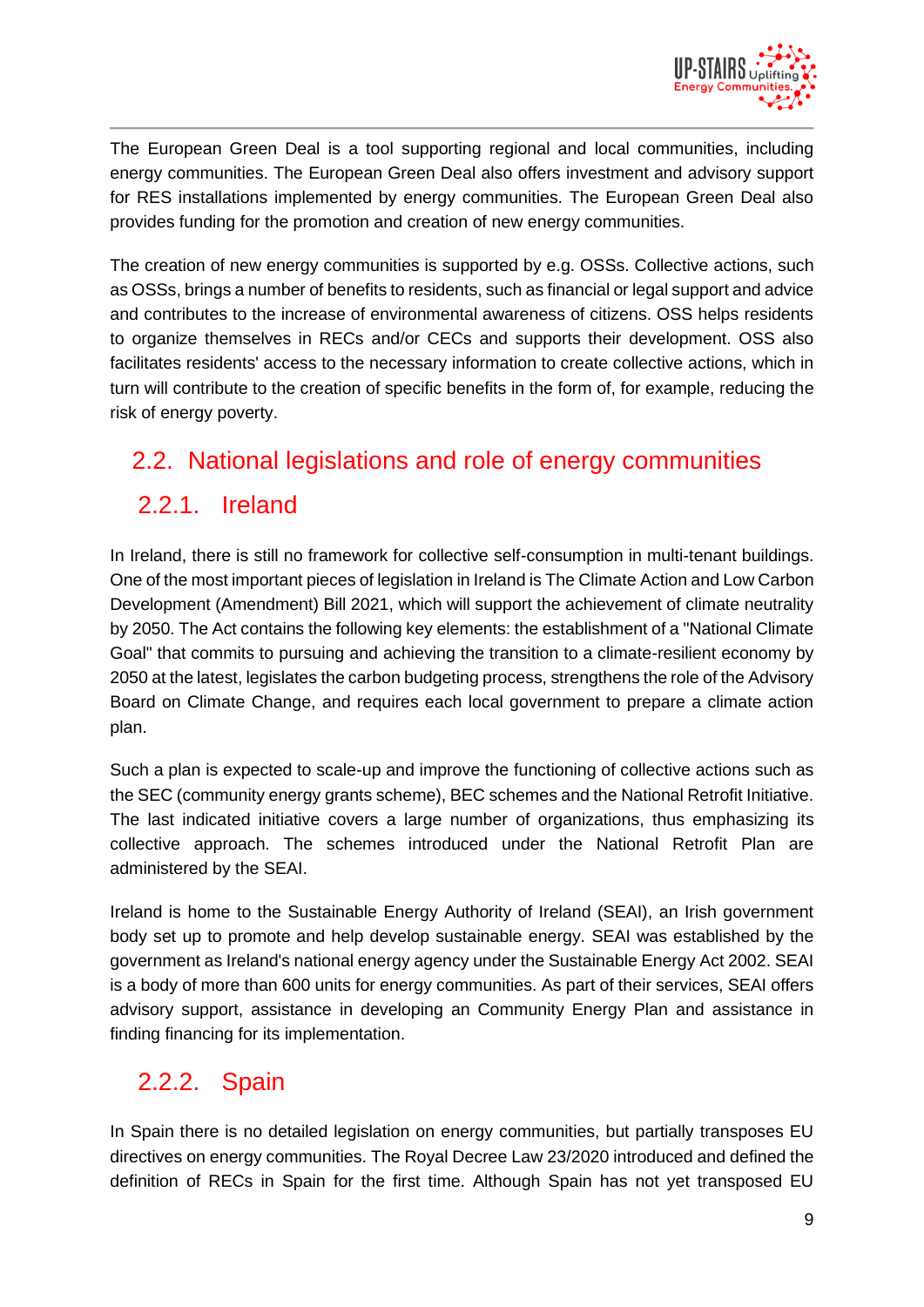

directives, it has a very advanced framework for shared self-consumption. The Royal Decree 244/2019 regulates the administrative, technical, and economic conditions. It contributes to the simplification of administrative procedures and mechanisms for compensation of energy fed into the public grid. Such a framework opens the door to the citizens by giving them tools and by supporting cooperative organizations.

The Royal Decree 244/2019 completes the regulatory framework on this issue, driven by Royal Decree-Law 15/2018, which repealed the so-called "sun tax" and provides increased certainty and security to users. Users with surplus electricity can export it to the grid. Additionally, this decree opens the door to shared production facilities, with a radius limit of 500 m (between the point of generation and consumption) and participants located in the same cadastral area.

Consumer / prosumer may join only one compensation scheme, e.g. surplus compensation scheme. Collective self-consumption schemes using the public distribution network infrastructure are generally excluded from the compensation scheme.

Production facilities up to 100kW related to surplus will be exempt from the obligation to register as an electricity supplier. They will only be governed by technical regulations. For these facilities, regulations may be developed regarding a simplified mechanism of compensation for prosumers' deficits and surpluses from related production facilities. For installations above 100 kW, surplus energy has to be traded on the wholesale energy market.

Production facilities with a capacity of up to 15kW located in urbanized areas and meeting the requirements of municipal law, will be exempt from the need to obtain access and connection permits in terms of access to connections and low voltage grid infrastructure.

In Spain, one of the factors supporting the implementation of local RES projects is the framework for Energy Consumption Cooperatives. These cooperatives are entities responsible for managing activities in the local energy environment. They can also implement integrated renewable energy projects. The existing cooperative framework suits the energy communities, due to their wide range of activities. They include activities ranging from distributed energy resources to citizen / end-user consumption with legislation that enables and eases their operation.

This cooperative framework may therefore set the ground for the organization of energy communities, shared ownership of assets and collective self-consumption.

### <span id="page-9-0"></span>2.2.3. Austria

On 7th July 2021 the Austrian Parliament adopted a document (Erneuerbaren Ausbau Gesetz – EAG) which enables the creation of energy communities. The legislative provisions for RECs in Austria currently primarily focus on electricity. Although the current rules focus primarily on the electricity sector, the technological neutrality of the REC is taken into account by anticipating the possibility of operating district heating networks.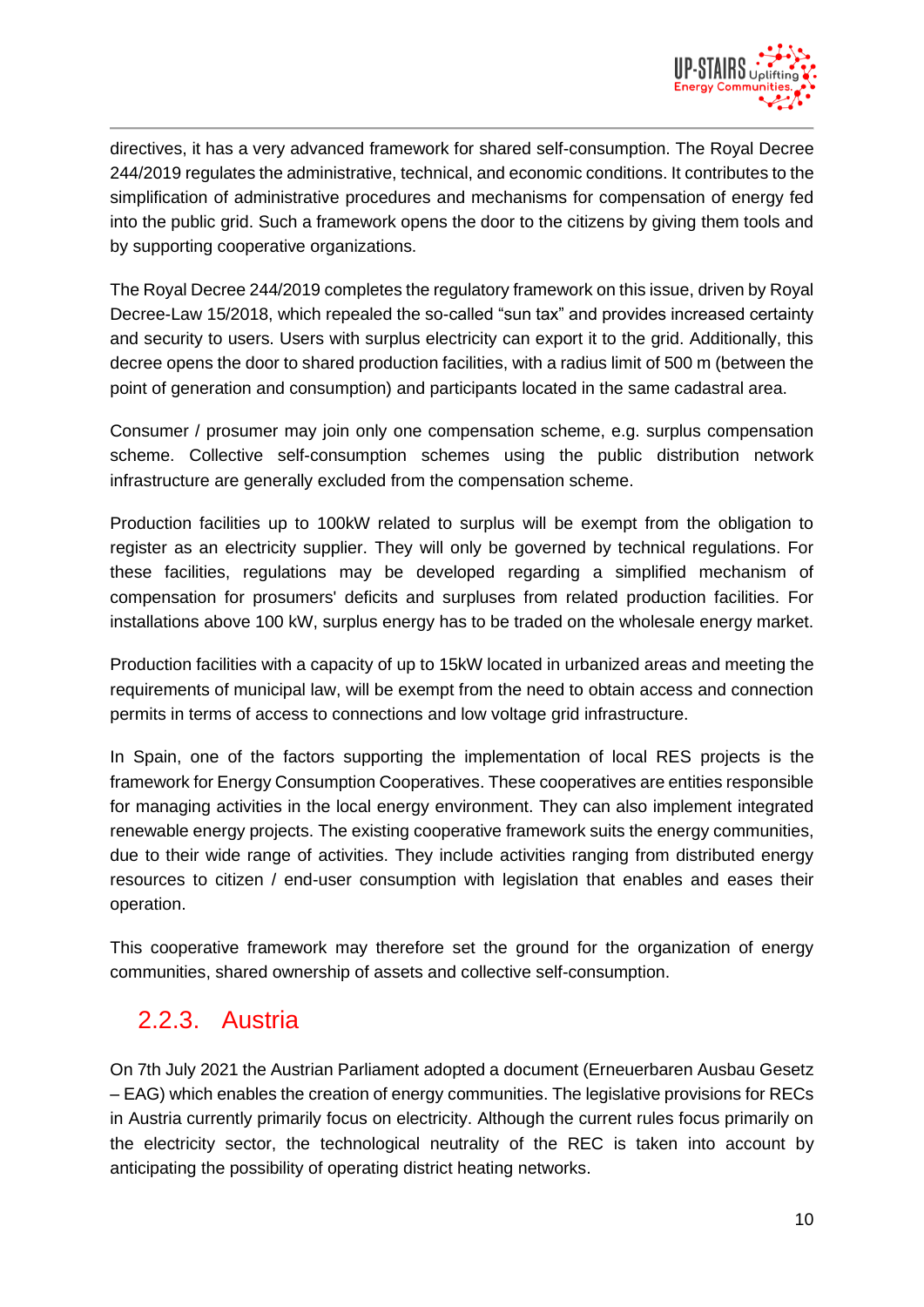

Specific provisions were presented for the financial support of district heating networks in RECs. The EAG, on the other hand, defined the legal conditions for the creation of RECs. Network tariffs for RECs complement the legal regulations for RECs in Austria.

Members of Renewables Energy Community can be (according to the legal framework): residents, municipalities and SMEs. There are specific actions foreseen to be performed by RECs. These are: production, storage, use and sale of energy obtained from renewable energy sources. In addition, the conditions that must be met by RECs were also specified. Those are:

- generation and consumption must be within the concession area of the same Distribution System Operator (DSO);
- they must be connected via a low-voltage distribution network and down-stream from the same transformer station (for local energy communities) or
- via the medium-voltage distribution network and down-stream from the same medium voltage transformer station (for regional energy communities).

Each energy community should meet the following conditions: in each energy community, there must be at least 2 members; members must be legal entities and the community should not have a financial profit as its main goal.

Austria also has the Green Electricity Act 2017. The act aims to support the production of electricity from renewable energy sources through subsidized feed-in tariffs and investment subsidies. The act also sets targets for energy from various renewable energy sources.

Citizens energy communities may be established all over Austria. They can provide services in the field of generation, storage, sale and aggregation of electricity; and services relating to energy efficiency or the charging of electric vehicles. The effective control is, in line with the Electricity Market Directive(EMD), limited to natural persons, local authorities, and small companies.

### <span id="page-10-0"></span>2.2.4. Bulgaria

Bulgaria has implemented a framework enabling self-consumption, but still have no detailed legislation. One of the pieces of legislation relating to energy is the Energy from Renewable Sources Act (ERSA). The act aims to create better conditions for investment and to create a legal framework for the participation of residents in the energy sector through energy selfconsumption. This act was implemented to promote individual self-consumption of energy from renewable sources up to 30kW. It simplified administrative processes and introduced a new compensation system for electricity (not self-consumed).

The improvement of the framework for self-consumption of energy from renewable sources is planned through improved legislation and better regulation of consumer rights. Support will be provided through: the possibility of being part of the energy system, facilitating market integration, creating favourable conditions to generate public interest in the initiative and the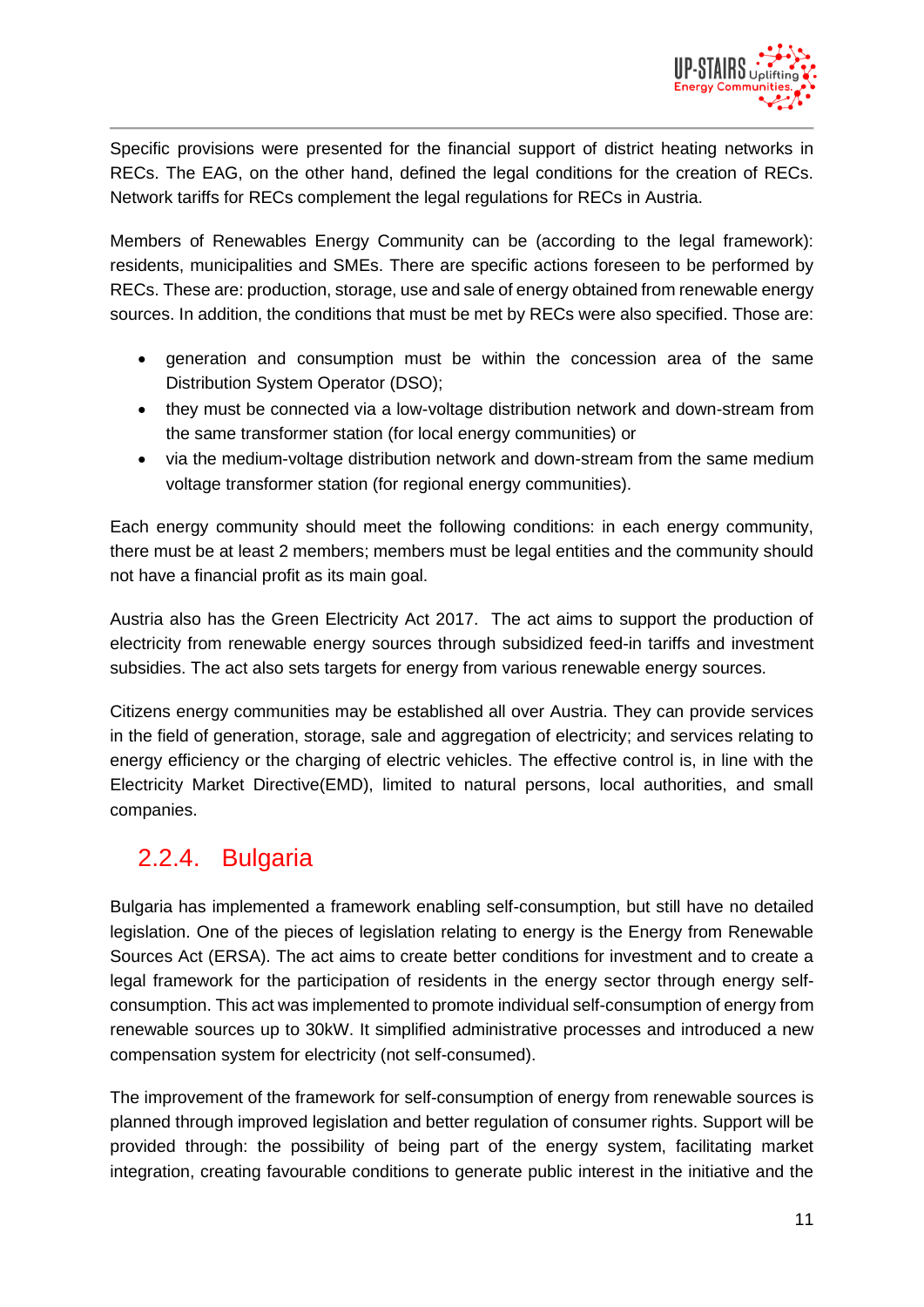

development and implementation of improved administrative procedures, that take into account the specific needs of renewable energy communities.

In order to support low-income consumers and vulnerable residents, available financing for projects and activities that will provide them with access to renewable energy, will be sought in 2021-2030.

Collective actions in the field of energy efficiency are regulated by the Decree of the Council of Ministers No. 18 of 02.02.2015, which provides for the mandatory establishment of homeowners' associations to participate in the initiative.

There is also a financial mechanism (currently on hold due to lack of funds) to support energy efficiency in multi-family buildings. Under this program, many homeowners participate in the National Program "Energy Efficiency of Multi-Family Residential Buildings" providing grants to homeowners associations. This program aims to implement modernization measures and improve energy efficiency in buildings. Potentially, it could also concern support in the field of renewable energy sources in multi-family buildings, e.g. rooftop PV. Currently, however, the funds from the program are intended only for earmarked for building material and structural reconstruction measures.

The program is expected to be continued in the future.

### <span id="page-11-0"></span>2.2.5. Germany

The German energy transition (Energiewende) is a policy that had very strong public and cross-party support. This initiative grew out of grassroots anti-nuclear movements, which are now a wide-ranging national policy that has profound consequences at the national level due to the country's initial dependence on mining fuels.

Although the Energiewende promotes the use of greener energy and technology, Germany cannot completely abandon the use of coal. The energy transition in Germany is to rely to a large extent on renewable energy, in particular wind energy, photovoltaics and hydroelectric power plants, which are currently unable to cover the demand for energy generated so far in nuclear reactors.

In Germany, in the legislative area, a "tenant model" has been introduced. This model allows house-/multifamily-building-owners to implement a photovoltaic installation with a capacity of up to 100 kW on the roof and to sell energy to their tenants. The total supported capacity per year is 500 MW throughout Germany. The introduced model tries to emphasize the key importance of roofs for photovoltaics. The installation of photovoltaic panels in 3.8 million households would generate up to 14 TWh of energy per year. The German law explicitly states that where electrical energy storage is used, the self-consumption subsidy is defined by the self-consumed electricity after storage, rather than the stored electricity.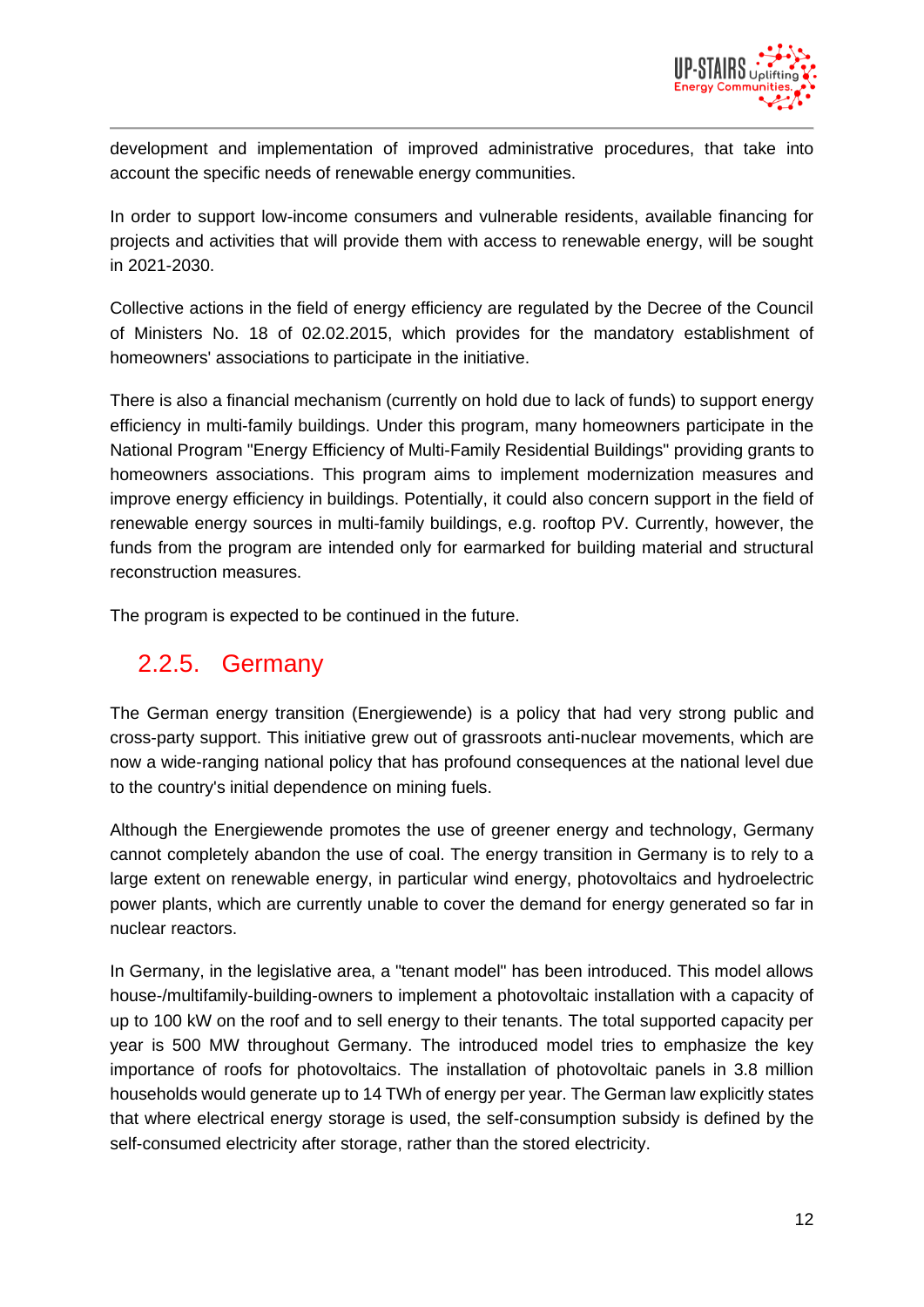

Although, Germany has yet to transpose the EU Directives, the German government believes the tenant model is a measure by which EU Directive is sufficiently transposed into the national law. However, it does not allow citizens (tenants) to be an active part of RECs or CECs.

# <span id="page-12-0"></span>**3.Descriptions and experiences from the OSSs in pilot regions**

This deliverable is a two-part deliverable. This chapter will be completed/updated in the second part of deliverable. Already noticed barriers, lessons learnt, pros and cons will be updated after setting up the OSSs.

### <span id="page-12-1"></span>3.1. Cork City – Ireland

### <span id="page-12-2"></span>3.1.1. Targets/ objectives

Main objectives of the Cork City OSS are :

- support citizens in becoming part of an energy community, engaged in modernization or in applying for funding for individual energy efficiency improvement measures;
- providing the necessary information and guiding residents in the process of joining or creating an energy community;
- to increase citizens' environmental and energy efficiency awareness.

The KPIs for the Irish pilot are :

- to reach 20 000 citizens;
- to have 3 000 users registered on Up-Stairs Platform;
- energy savings targets : 1,1 to 2 GWh/yr;
- $\bullet$  to reach at least 167 houses or 13,330 m<sup>2</sup> of floor space.

### <span id="page-12-3"></span>3.1.2. Implementation Champions (IC)

There are 8 professionals working in the OSS in Cork. Three of them are ICs chosen from the community. The rest of workers are Cork City Council employees, who also act as ICs (namely engineers and a clerical officer to directly assist the potential users). These 8 employees are believed to be enough to provide services to the 3 000 citizens expected to register to the digital platform.

Ahead of the OSS opening, ICs would have had the appropriate training in terms of energy rating, building regulations, financial instruments, business models etc.. Additionally, the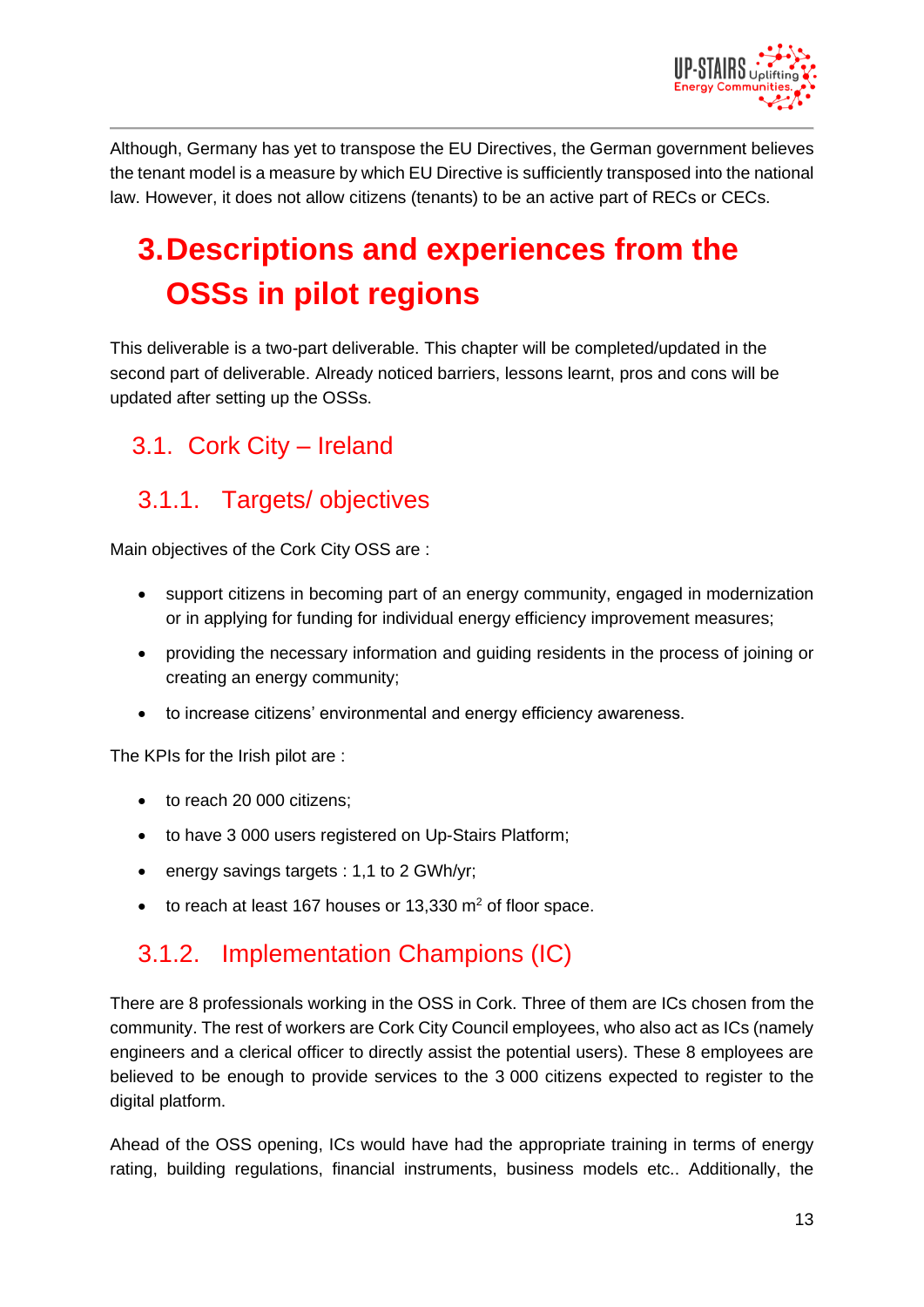

training takes into account providing support to citizens during the whole process, which is an important part of ICs work.

### <span id="page-13-0"></span>3.1.3. Region and situation

The City of Cork accounts for around 13% of the energy consumed across Ireland and is responsible for supplying approximately 25% of Ireland's energy consumption. This municipality has achieved 31,6% energy efficiency reduction by the end of 2018 and aims to reach the target of 40% CO2 emissions reduction by 2030.

The idea of an energy citizen is quite new to the Cork Region. However, there are currently 28 energy communities operating in Cork already submitted to SEAI. Cork Borough promotes citizen empowerment projects such as The Cork Smart Gateway Initiative, which aims to strengthen Cork's reputation as a region that is attractive to live, work and invest in. The project aims to identify and implement solutions for emerging opportunities in key sectors such as energy and innovation. Together with nine other project partners from across Europe, Cork Municipality is participating in the EMPOWER project, which aims to reduce carbon emissions by monitoring energy efficiency. As part of the project, good practices regarding the monitoring of energy efficiency in buildings are exchanged, with particular emphasis on the use of innovative financial instruments.

The Cork City community has a strong environmental awareness. The community often uses travel by bike or on foot, is interested in reducing costs and runs a low carbon lifestyle. The community eagerly creates social networks and participates in local initiatives. Cork City has 210,000 inhabitants, and it intends to reach at least 20,000 residents. However, in the future, it might be possible to reach more inhabitants, if the scope is expanded to the Cork county.

### <span id="page-13-1"></span>3.1.4. Experiences (Barriers, lessons learnt, pros and cons)

#### **Barriers**

- lack of legislation on SEC = end-user not organized
- creating an energy community as a relatively new structure can be problematic to set up, due to the different needs and expectations of residents
- lack of citizens trust
- perceiving OSS services as hindering progress towards achieving specific goals, and not as facilitating

#### **Lessons learnt**

• do not focus on the number of houses, but set individual targets depending on the activity

#### **Pros**

• large number of potential participants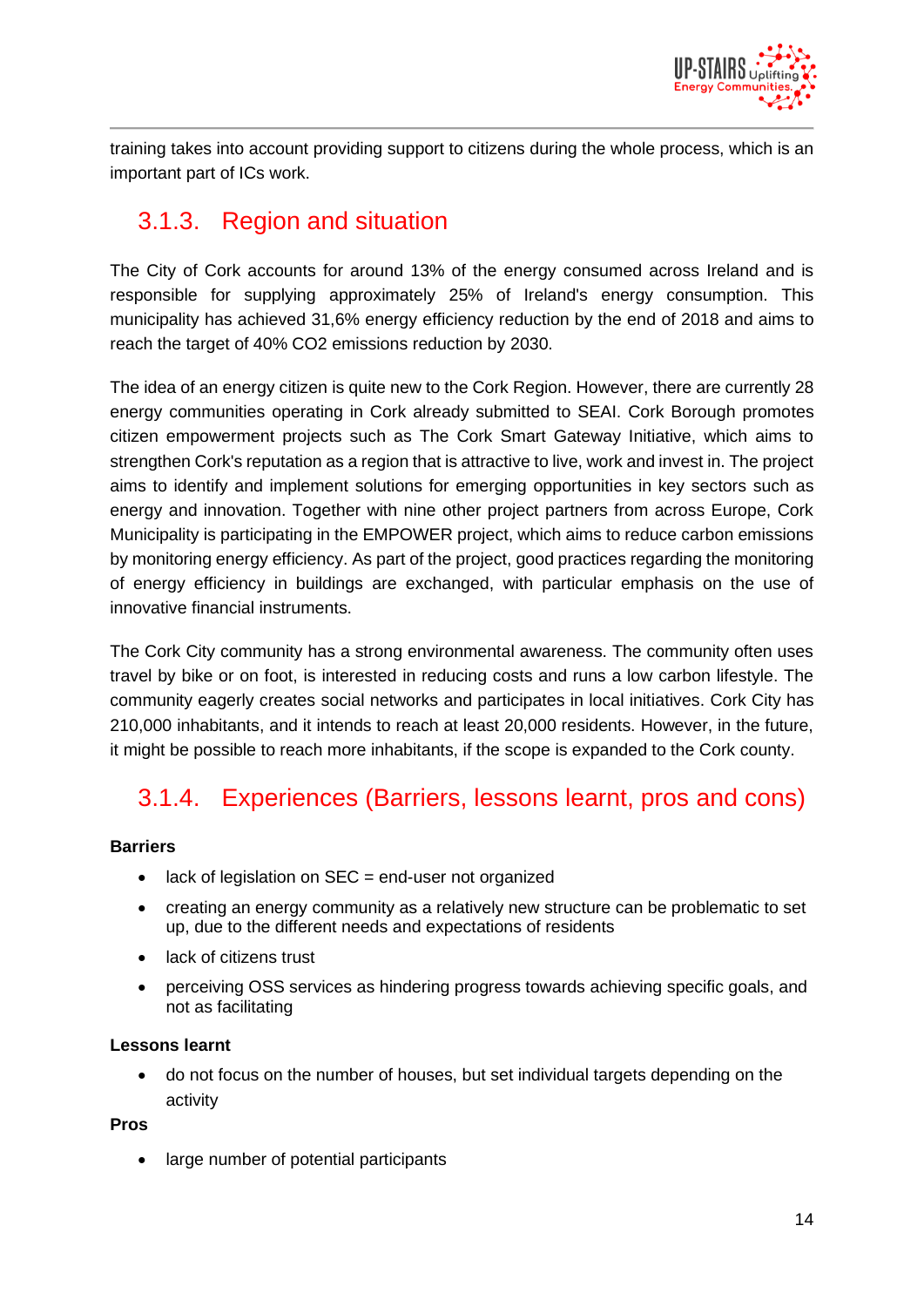

- eco-friendly lifestyle of citizens
- many aspects of the advisory services depend on external actors support from different entities

**Cons**

• lack of physical presence in the region

<span id="page-14-0"></span>3.2. AMB – Spain

### <span id="page-14-1"></span>3.2.1. Targets/ objectives

In the Barcelona Metropolitan Area, there are going to be at least 25 OSSs set up in various municipalities, some focusing on energy efficiency and some on renewable energy sources. However, the overall goals of all the OSS are similar:

- development of RES technologies;
- increasing the trust of citizens and social cohesion;
- familiarizing residents with the idea of energy communities;
- creating lists of trusted providers and legal experts for citizens.

The KPIs of the Barcelona Metropolitan Area are:

- to reach 10 000 citizens:
- to have 1 000 registered users on the Up-Stairs platform;
- 5 GWh of primary energy savings (energy produced).

### <span id="page-14-2"></span>3.2.2. Implementation Champions (IC)

In The Barcelona Metropolitan Area, the ICs are employees from each of the 25 municipalities. The aim is to have 5 ICs in every OSS and all of them will follow a very thorough training about technical, financial and business models particular to their region.

The structure of the IC in this pilot consists of 2 types of professionals:

- 1. technical staff staff from AMB and municipalities : 4 team members of the AMB Energy Transition Office, communication team from AMB, public servers of the metropolitan municipalities (who already work on the energy information points, housing offices, etc.) and other public institutions in the area (e.g. housing agencies)
- 2. volunteers people already involved in previous projects (from cooperatives and NGO's)

Each municipality will be able to count on the support of one expert, cooperating with all local authorities and AMB, and which will provide consultative assistance.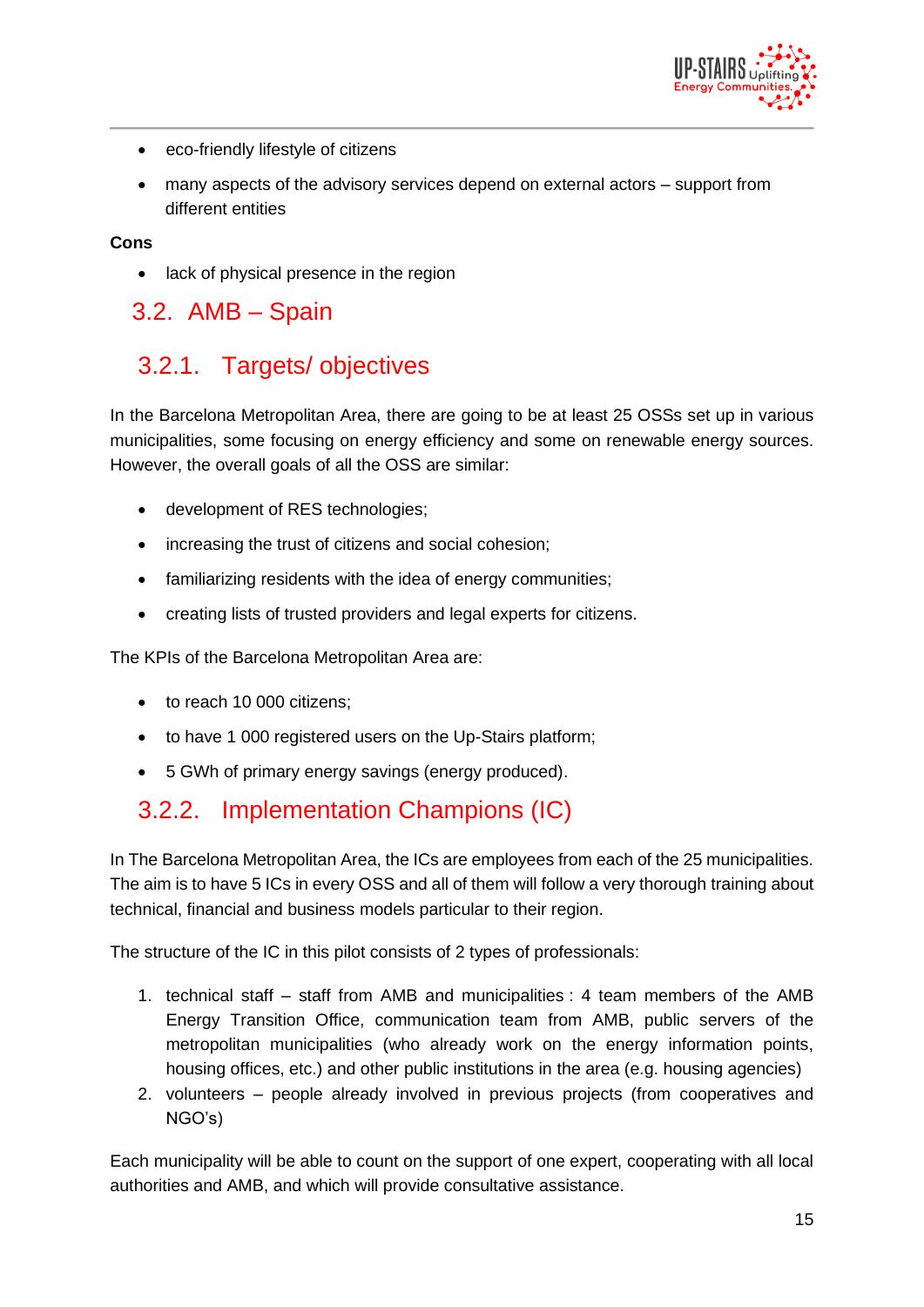

### <span id="page-15-0"></span>3.2.3. Region and situation

The Metropolitan Area of Barcelona is a densely populated area with multi-family homes as the predominant residential building type (89,82%). Most of these houses are not modernized. However, many residents are interested in renewable energy sources, e.g. PV systems. Energy communities have a high chance of development in Barcelona, considering that the community in this area is willing to aggregate into associations.

Many activities are carried out in this area, and the region is well known for its cooperative sector. Activities are carried out for : residents at risk of energy poverty, supporting the development of local energy policies, increasing awareness on the energy transition (e.g. educational materials, energy saving and electricity supply optimization advice), supporting activities for EE. In Barcelona, the Energy Information Points provide advice and information to citizens on energy rights and savings opportunities.

Ultimately, 25 OSSs (each in a different municipality) will be set up in Barcelona. Depending on the municipality, the OSS approach will be different due to the different needs of the inhabitants (most will focus on RES, while others on EE) .OSS activities will be conducted both through the website and through physical offices, which will be located in the existing housing offices or the energy information points or, in some municipalities - Citizen Attention Offices.

### <span id="page-15-1"></span>3.2.4. Experiences (Barriers, lessons learnt, pros and cons)

#### **Barriers**

- households, which have produced a surplus of energy, can only share this energy with other consumers within a 500m radius
- RECs and CECs legislation has not been developed yet
- lack of mediation, what may cause difficulties in the implementation of an energy community
- due to the large number of different OSSs, the process of creating OSSs may be difficult (different needs in different municipalities)
- lack of social cohesion and trust due to the lack of predecessors
- limitation in scope due to EE services offered already through AMB offices

#### **Lessons learnt**

- ICs could be responsible for collecting data on technical aspects, behavioural changes and business models for each municipality
- take into account also single family buildings to expand the area addressed

#### **Pros**

• municipalities have freedom to design their own strategy and structure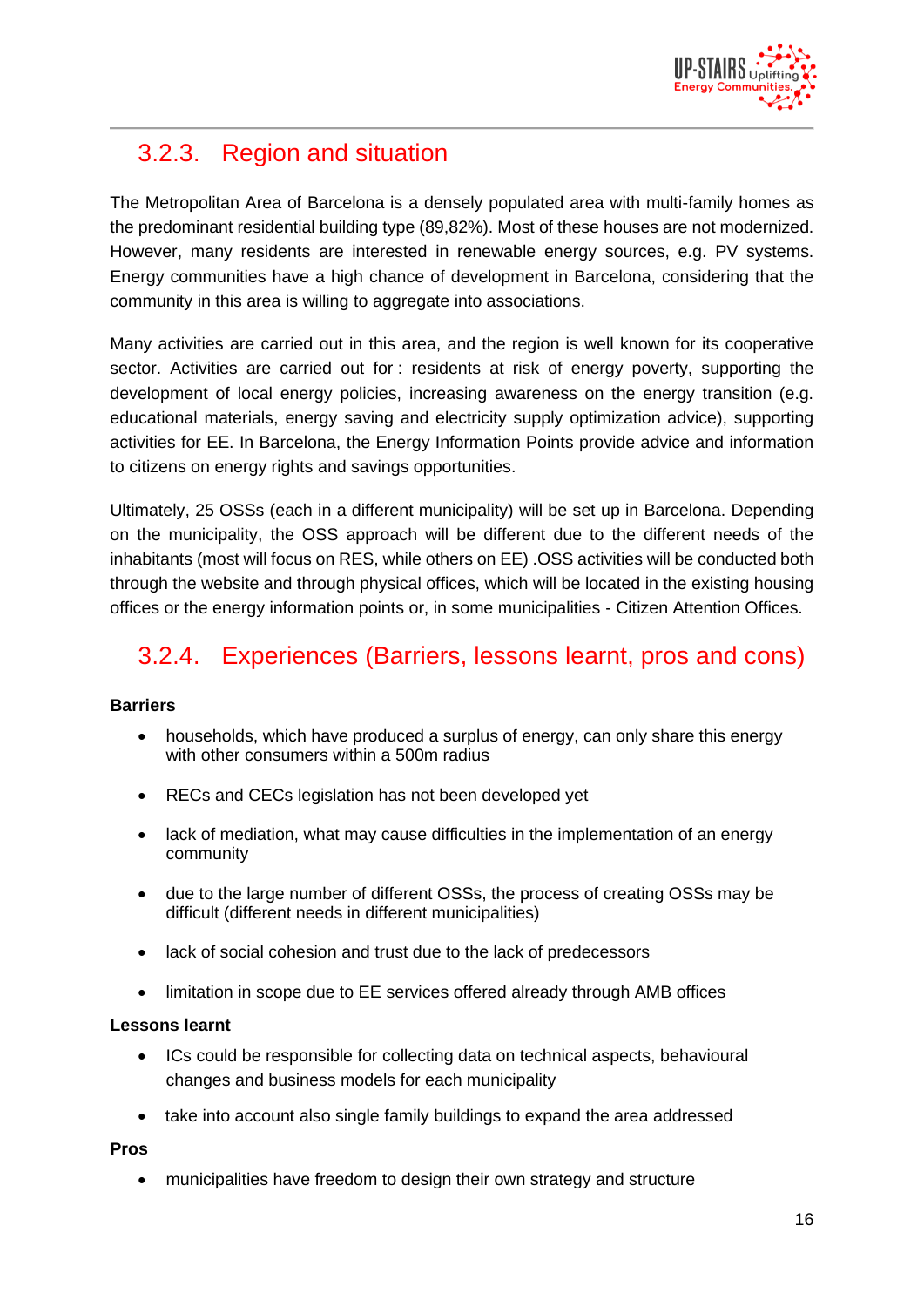

- many OSSs instead of one, having the advantage of providing services which will be tailored to the needs of residents of the specific communities
- growing interest of residents in renewable energy sources

#### **Cons**

At this stage of the OSS development, no cons have been observed. This part will be updated after setting up this OSS.

### <span id="page-16-0"></span>3.3. Upper Austria – Austria

### <span id="page-16-1"></span>3.3.1. Targets/ objectives

The main objectives of the Upper Austria OSS are :

- development of renewable energy sources to increase their share in local / national energy;
- approaching carbon neutrality;
- promoting RECs development and establishment, and supporting residents in familiarizing themselves with the new legislation framework regarding energy communities.

The KPIs of the Upper Austria are:

- reaching 20 000 citizens;
- have 3 000 engaging Upper Austrian OSS services;
- have 4 GWh/yr of primary savings/ energy produced.

The above mentioned targets apply to RECs in Upper Austria. The energy produced is therefore considered energy that is saved/not required from the electric network, as it is not necessary to transport it from the production plant to the end-user.

### <span id="page-16-2"></span>3.3.2. Implementation Champions (IC)

ICs represent, support and assist in the development of energy communities.

There are 5 ICs in the Upper Austrian OSS, who have different profiles. They are all ESVs employees and they have high qualifications, therefore they do not need any additional training.

The current number of ICs is considered sufficient to provide services to the region's targeted population.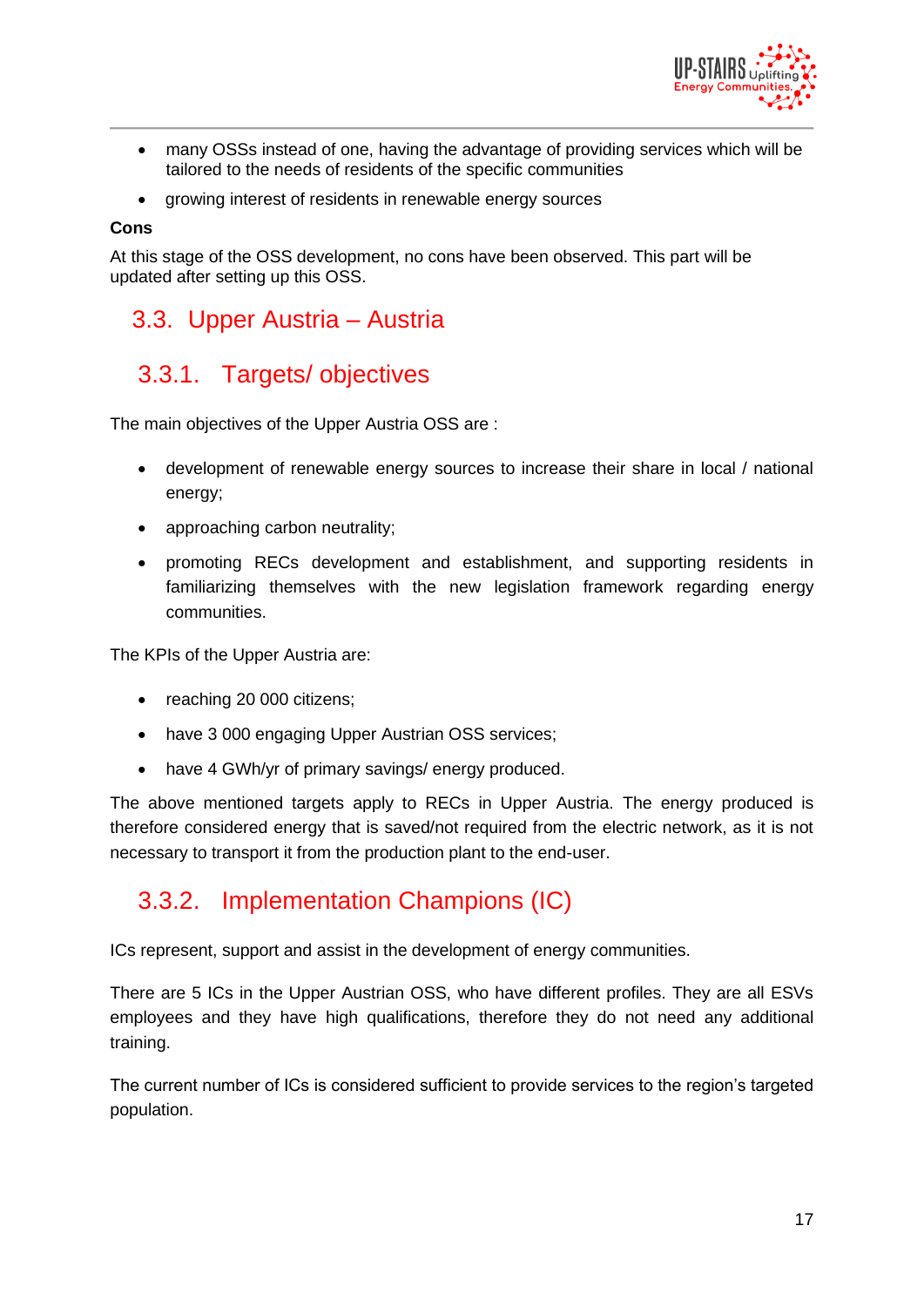

### <span id="page-17-0"></span>3.3.3. Region and situation

In Austria, many methods of clean energy development are being used, which allowed, among other benefits, to reduce greenhouse gas emissions from buildings. Renewable plants, biomass, hydropower, solar and wind energy are currently being used and PV systems intend to be further developed.

Upper Austria is the leading region of the country's 9 regions in terms of climate protection and the energy transition. Renewable energy and energy efficiency have been a priority for a long time and much has already been done towards achieving carbon neutrality (which Austria plans to achieve by 2040). In the country, around 77% of the electricity consumption is covered by renewable energy, mainly hydropower. However, wind and solar technologies (PV generation systems to complement the already existing renewable plants) are also promoted and developed.

In Upper Austria over 30% of the primary energy demand is supplied by RES, which is more than twice the EU average. Moreover, about 60% of all space heating comes from renewables.

The local community shows interest in both renewable energy sources and participation in local initiatives. The sessions of stakeholder engagement events (e.g. workshops) conducted in the region by ESV have attracted a lot of interest, due to the comprehensive approach of leaders to the theme of RECs.

### <span id="page-17-1"></span>3.3.4. Experiences (Barriers, lessons learnt, pros and cons)

#### **Barriers**

- unknown new legal framework, which may be confusing to citizens in the beginning
- energy community must be its own legal entity, may be troublesome for citizens
- some members might join the energy community for financial gains only
- limitation in scope due to already existing Energy efficiency OSS in Upper Austria

#### **Lessons learnt**

At this stage of the OSS development, no lessons learnt have been drawn. This part will be updated after setting up this OSS.

#### **Pros**

- different channels of communication (in person, by phone, virtual platform, online seminars, etc.)
- contributing to the development of clean energy investments
- experienced OSS employees
- no need of additional trainings for ICs, as they are already trained as ESV workers
- society with high environmental and clean energy awareness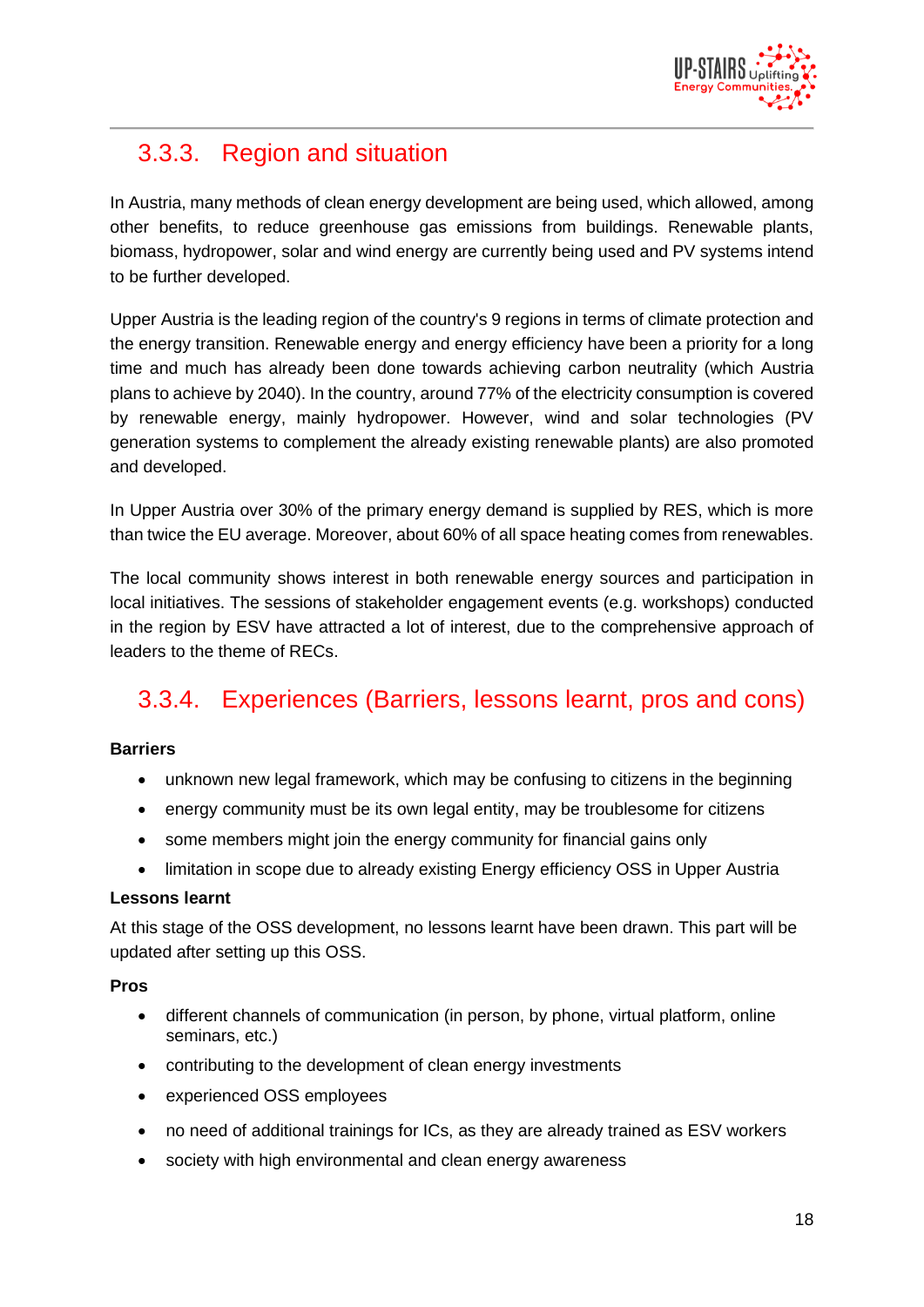

• defined potential customers are wide groups, so they may include all citizens

#### **Cons**

At this stage of the OSS development, no cons have been observed. This part will be updated after setting up this OSS.

### <span id="page-18-0"></span>3.4. ASEN – Bulgaria

### <span id="page-18-1"></span>3.4.1. Targets/ objectives

The main objectives of the OSS are:

- drawing citizens attention to the energy efficiency;
- helping citizens in organizing themselves together as the legal body called Association of Owners;
- support for citizens exposed to the risk of energy poverty;
- development of renewable energy, favouring the decarbonisation of energy.

OSS located in the municipality of Asenovgrad intends to (KPIs):

- reach 6 000 citizens;
- have 1 000 registered users on the UP-STAIRS platform;
- refurbish area of buildings equals to 35 000  $\mathrm{m}^2$ ;
- contribute to energy savings on the level of 3,4 GWh/annum.

The Bulgarian OSS is aiming to address mainly measures and technologies to external insulation (walls, doors, windows), building utilities (e.g. new water supply) and integration of RES (e.g. PV in rooftops, biomass boilers).

### <span id="page-18-2"></span>3.4.2. IC

There are 5 ICs working for the Bulgarian OSS and they are considered enough resources to provide advice to the targeted population of 1 000 people.

Asenovgrad municipality has a physical office in order to have a bigger impact with the participants, through direct contact with employees. Employees have a civil engineering and economics background, so they can provide advice and describe the technical solution proposed. Knowledge in these areas is essential in the course of EE actions, as customer involvement requires both, the technical solutions and the further need to raise awareness of the energy solutions implemented.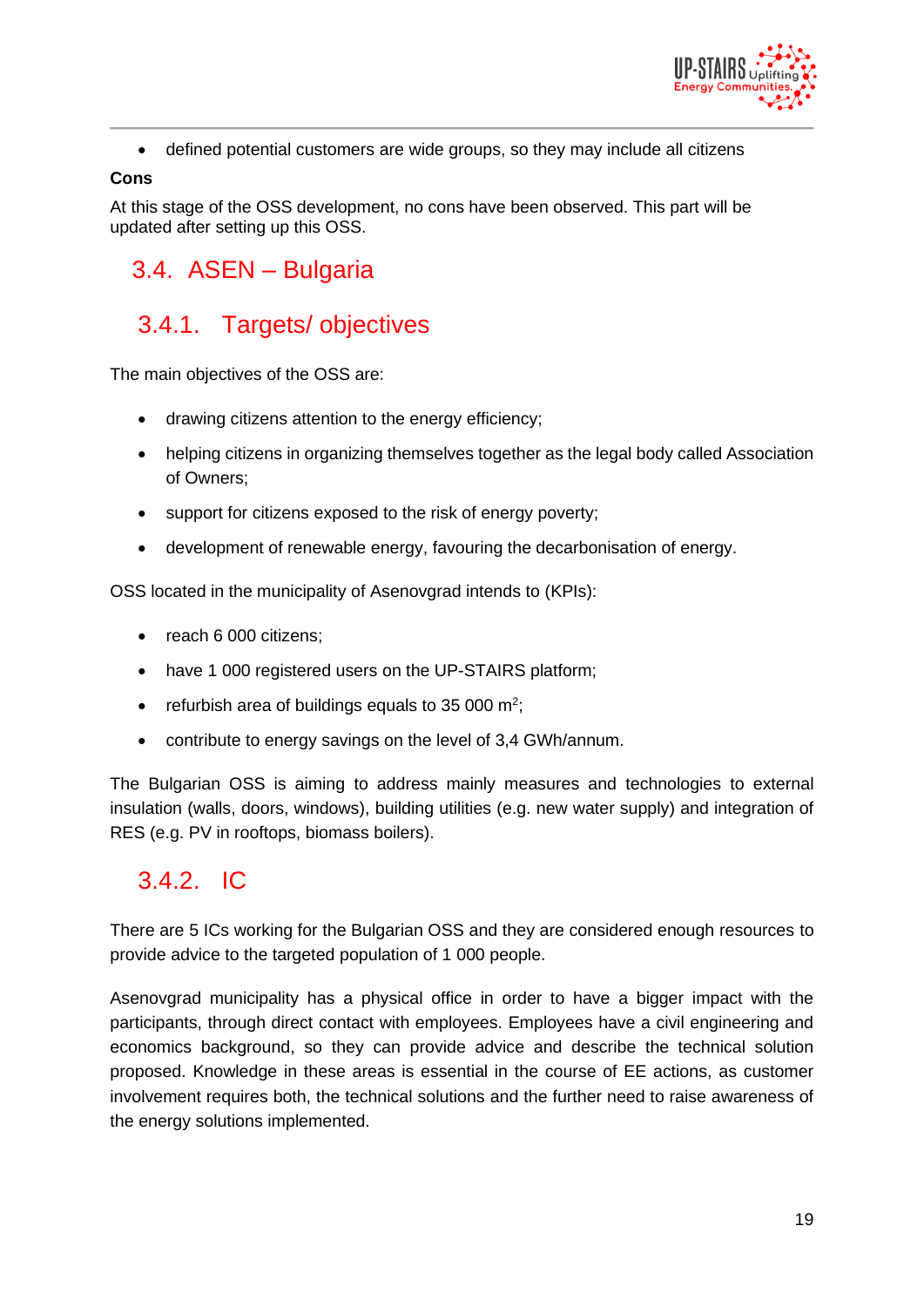

Moreover, the Asenovgrad municipality aims to employ ICs with communication and/ or social service environment experience, which will also contribute to better assisting the main target group of this pilot, which are people in situation of socio-economic vulnerability (energy poverty in particular).

### <span id="page-19-0"></span>3.4.3. Region and situation

For Bulgaria, which is heavily dependent on coal, meeting the EU's ambitious goals is quite demanding. The development of renewable energy sources and greater attention to energy efficiency are intended to contribute to the fulfilment of these goals. There is already, a nonprofit association in Bulgaria – Bulgarian Photovoltaic Association, which currently includes over 400 companies from the renewable sector. This association fosters the creation of a market environment to promote investments in renewable energy. In addition, Asenovgrad itself, thanks to its cooperation with SEC, will benefit from the knowledge gained from the OSS Rhodoshop project (a pilot programme for financing sustainable energy projects in Rhodope Region).

The dominant type of buildings in the municipality is multi-family buildings, whose inhabitants are often exposed to the risk of energy poverty. In large cities in Bulgaria e.g. Sofia and Varna a good solution is district heating, however in smaller municipalities such solution cannot be tackled. It is related to the need of new pipeline installation.

The municipality community is willing to engage in activities for RES and EE, but they often lack financial resources and the necessary knowledge. They would like to save money and energy, but they often do not know where to start.

### <span id="page-19-1"></span>3.4.4. Experiences (Barriers, lessons learnt, pros and cons)

#### **Barriers**

- the lack of the National Law on Energy Cooperatives (expected soon) and potential discrepancies with the existing legislation (e.g. Law of Cooperatives, Law on Promotion of Renewable Energy Sources)
- the lack of direct funding mechanism for the investments in RES application
- not specified and detailed role of OSS Asenovgrad in the financial support due to the lack of operative funding programme
- the requirement of aggregation in energy communities (Associations of Owners) to access the programme of funding of energy efficiency refurbishment of multifamily residential buildings
- RES and EE activities are not very common

#### **Lessons learnt**

- difficulties in finding an appropriate number of IC with the proper background
- awareness raising is needed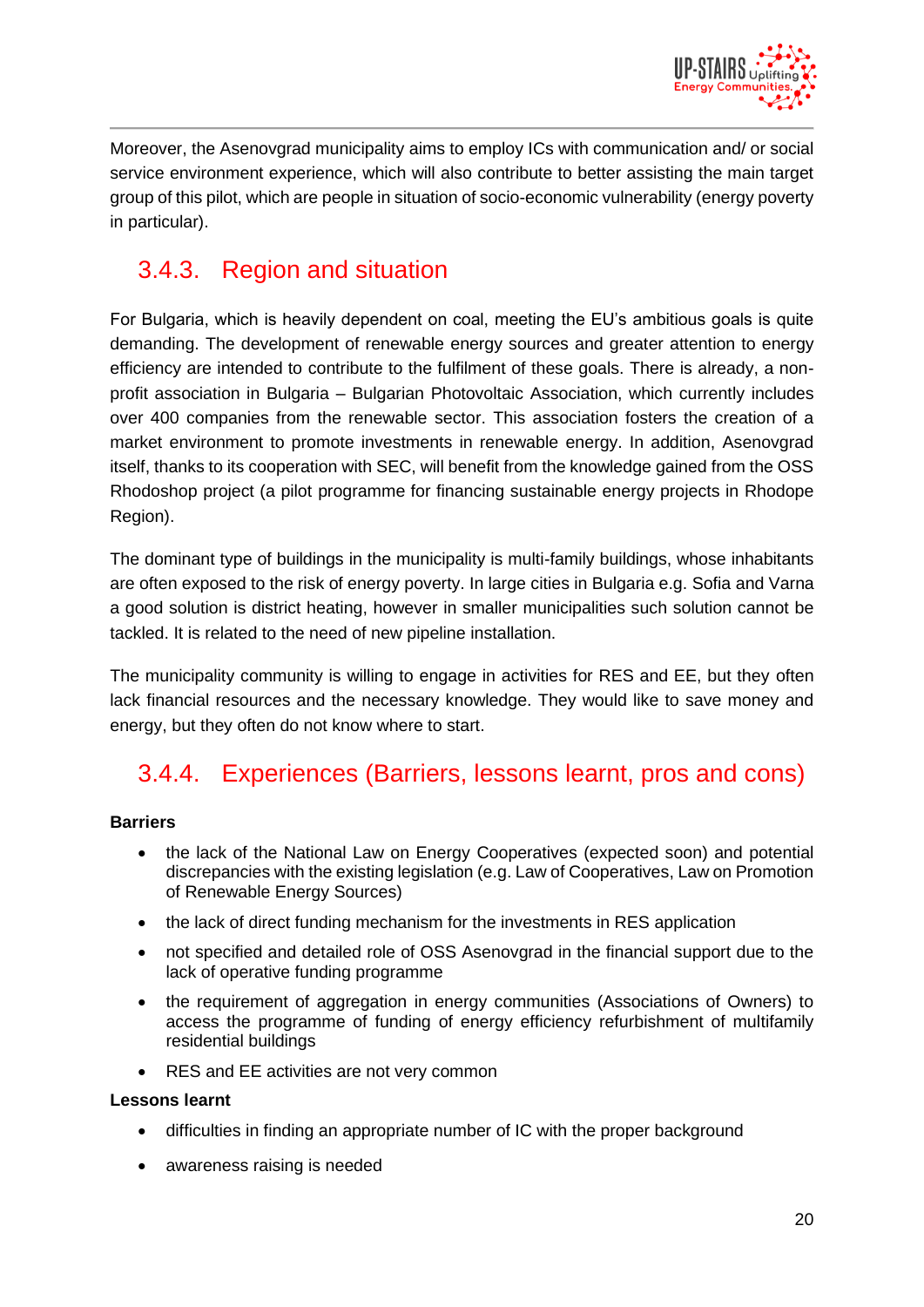

### **Pros**

- energy and cost savings
- actions to decarbonise energy
- protecting vulnerable groups from energy poverty
- increasing public awareness of energy efficiency issues

#### **Cons**

• activities focused on multi-family prefab buildings, may lead to neglecting citizens living in other types of buildings

### <span id="page-20-0"></span>3.5. Brunnthal – Germany

### <span id="page-20-1"></span>3.5.1. Targets/ objectives

The main objectives of the OSS are:

- reaching mainly single-family households, as they represent the most widespread type of housing in the municipality of Brunnthal;
- increasing energy efficiency;
- promoting the use of renewable energy production and technologies.

The KPIs of the Brunnthal Municipality are:

- to reach around 5 000 citizens, which is equivalent to almost all citizens in all households in the Municipality. Brunnthal Municipality will do mailings to approximately 2500 households (almost 100%).
- It was assumed that about 5% of all adult residents will become registered users (about 190 residents);
- to refurbish a building area of 4025  $m^2$ , when combined with EE activities, which are still under discussion - the Brunnthal Municipality activities are currently expected to focus mainly on PV;
- to contribute to the production of 532 MWh of energy (66 PV projects with 0,8 MWh RE production per year).

### <span id="page-20-2"></span>3.5.2. IC

Discussion are ongoing at Brunnthal OSS with the Climate Protection Officer, who already works as the municipality staff and who takes care of the regional/ local activities to protect the climate in the municipality, assessment of carbon reduction potential in municipal buildings and initiation of informational events for citizens covering RE, EE and others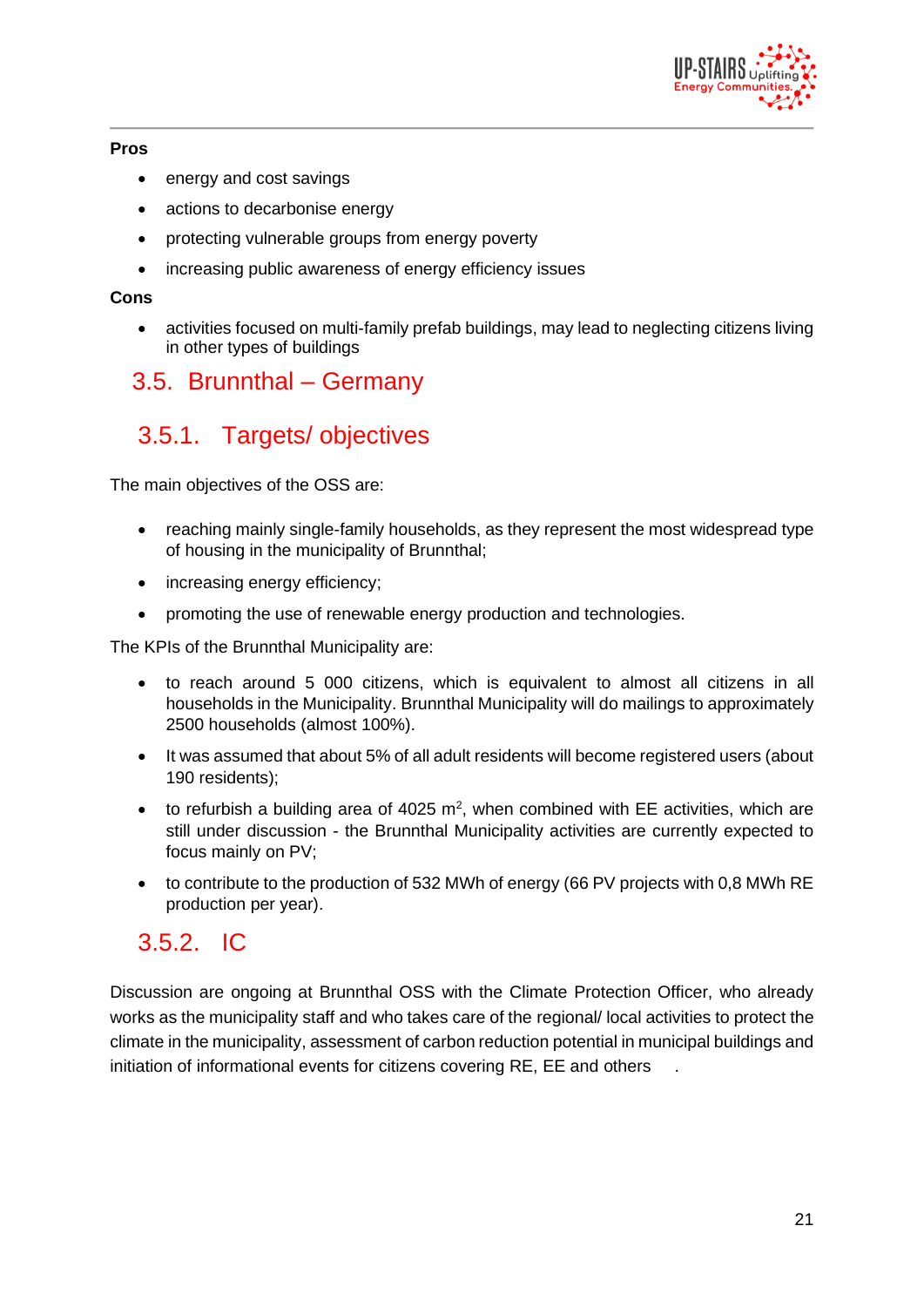

### <span id="page-21-0"></span>3.5.3. Region and situation

Brunnthal is located in the third wealthiest state in Germany. It is characterized by a relatively low population density, and thanks to the high sense of community, citizens are eager to cooperate with each other e.g. to increase the energy efficiency of the entire community.

Due to the fact that German energy transition policy is very developed compared to other EU countries, there are already local community-owned generation projects in the country that use wind and solar technology. The anti-nuclear movement played a large role in German energy policy, which contributed both to the development of RES and to the mobilization of local communities to create a community-owned energy cooperative (e.g. the ElektrizitätsWerke Schönau (EWS) created in 1994, which distributes clean energy all over Germany).

The majority of residential buildings in the Brunnthal Municipality are single-family houses. Most inhabitants of the Municipality, who are targeted groups of the project, have a relatively high level of environmental consciousness and about 150 single family houses, that can be directly involved in the energy action activities, have been already identified. People are getting interested in getting involved in RES and EE measures implementation, because of the current rising in energy prices.

Brunnthal OSS assumes customer support both through an online platform and a physical office located in the town hall. It is assumed that most residents will use the online platform to contact the municipality or to receive specific information, while the physical office will only complement the online platform. It will give the customer the opportunity to meet the employee directly and receive ad-hoc information.

### <span id="page-21-1"></span>3.5.4. Experiences (Barriers, lessons learnt, pros and cons)

#### **Barriers**

- ceasing of all grants for all programmes (e.g. heat pumps subsidized up to 10-15%)
- hindered cooperation with the municipality
- lack of legislation regarding REC based on the EU-directive 2018/2001 (hinders the creation of RECs)
- local resistance to the planned project of wind park construction
- modernization activities, which are not attractive to all citizens due to the large differences in the housing infrastructure

#### **Lessons learnt**

- difficulties in finding ICs with proper background
- need for public consultation
- proposal to provide the consumer protection services to help with energy consultancy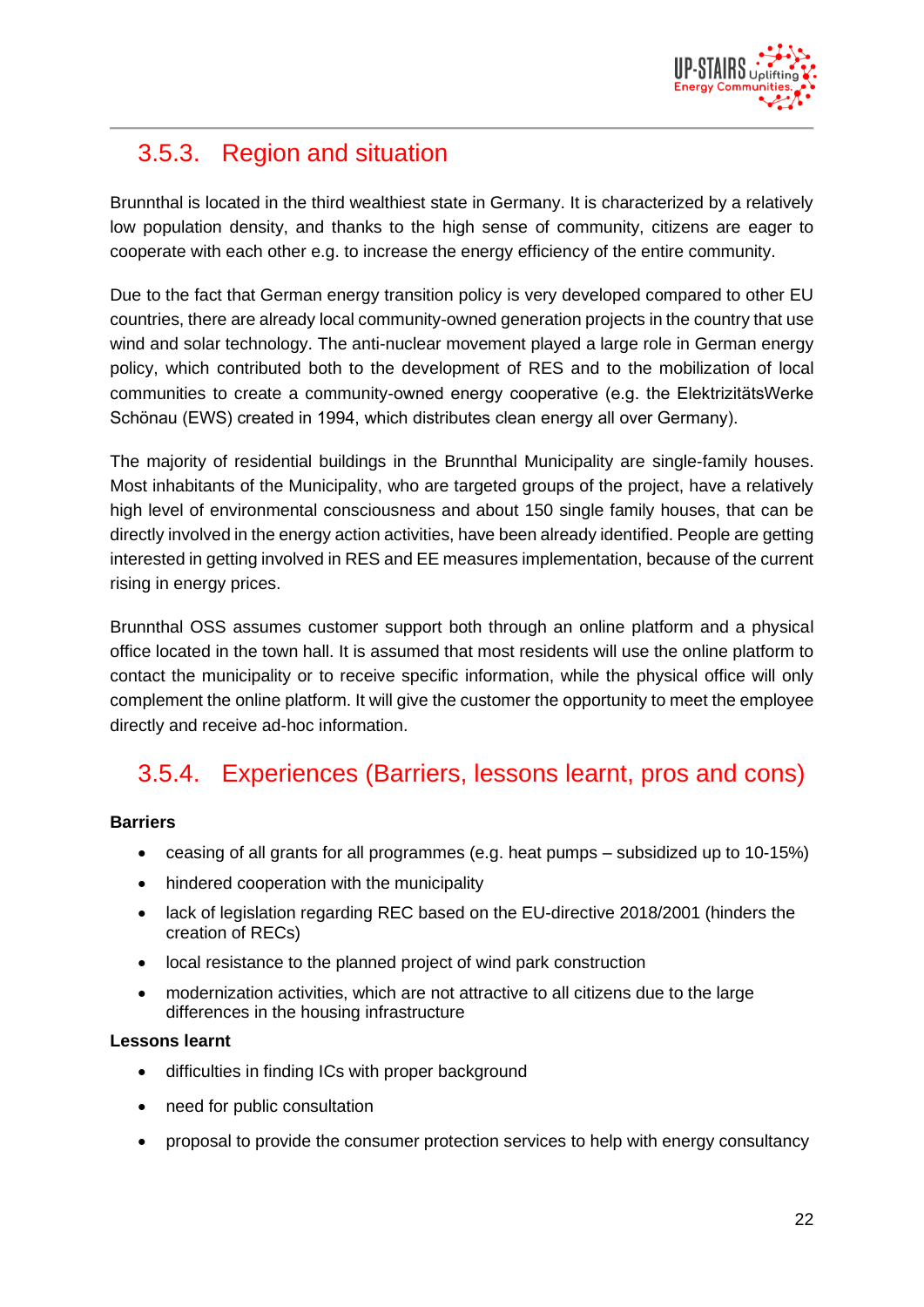

### **Pros**

- energy and cost savings
- assistance in the aggregation of residents willing to cooperate with the neighbourhood into energy communities
- development of energy communities in new areas of the country supporting the common movement of greener energy

#### **Cons**

- exclusion of citizens with low environmental awareness and energy culture
- possibility of not achieving assumed effects, due to the society, which is already highly energetically developed

# <span id="page-22-0"></span>**4.Information useful for creating a collective action**

This deliverable is a two-part deliverable. After opening of the OSSs, information in this chapter will be completed/updated.

### <span id="page-22-1"></span>4.1. Motivations and incentives

### **Ireland**

- Participating in collective actions contribute to reducing energy-related costs and increasing energy savings
- OSS provides financial and legal information and general technical information
- Participation in OSS facilitates activities related to the development of renewable energy sources
- Available funding programmes (SEAI) facilitate creating energy communities for collective actions

### **Spain**

- Organizing energy communities and collective self-consumption is easier, because of the existing framework for the energy consumption cooperatives
- Participation in OSS facilitates activities related to renewable energy sources
- Participation in the energy community would help in modernizing homes leads to energy and money savings
- Collective actions can be co-financed, thanks to the cooperation of AMB with several financial institutions
- Residents do not need to have technical knowledge or ideas the OSS provides comprehensive technical advice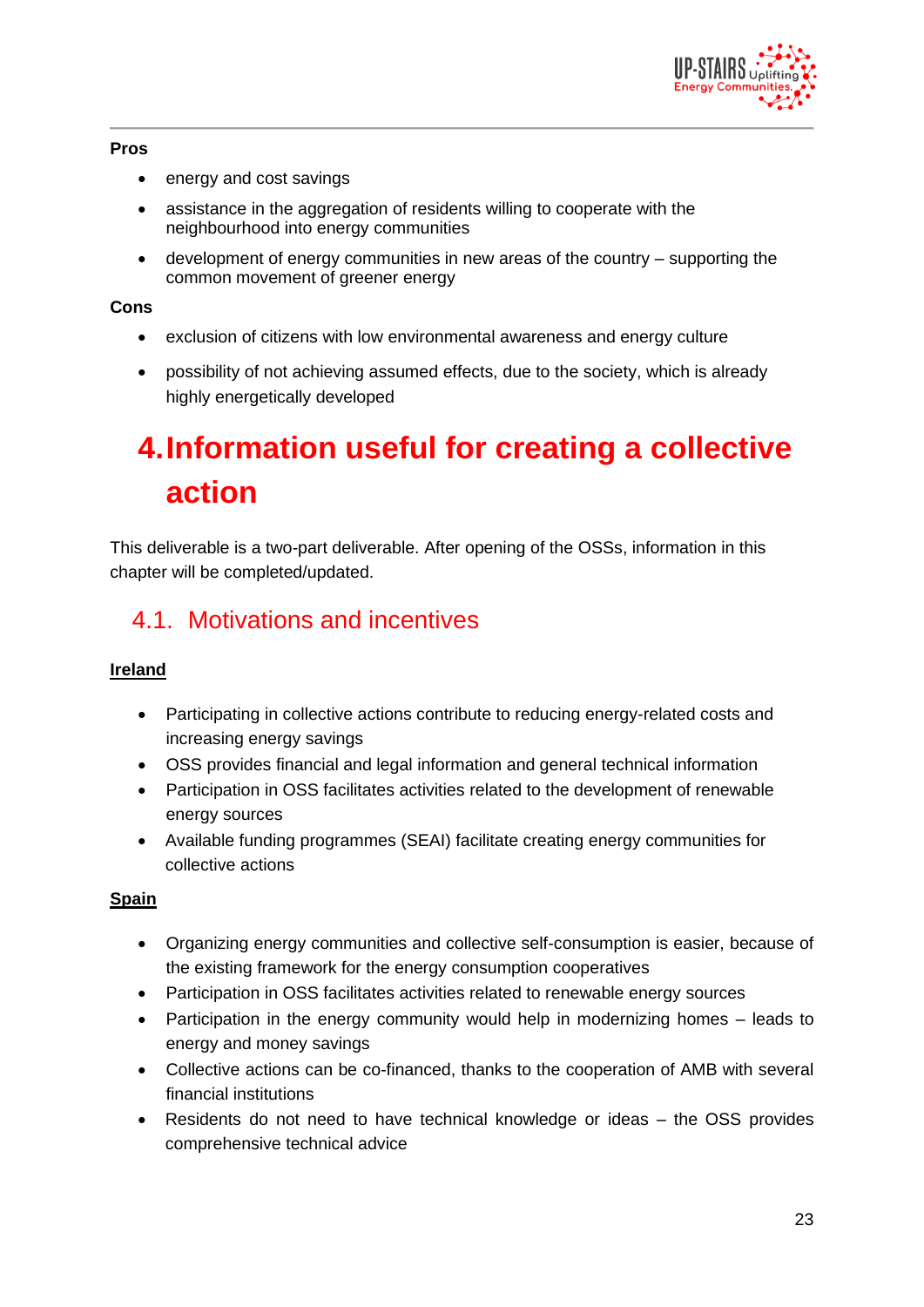

### **Austria**

- Creating a renewable energy community is easy with the existing legal framework
- Participating in the OSS enable participants to be part of the energy transition
- OSS provides comprehensive advice on regulatory, technical and financial issues in the field of RECs
- Prior to the start of activities, information relating to RECs could be obtained at workshops conducted by ESV
- Collective activity funding is guaranteed

### **Bulgaria**

- During the aggregation of citizens under the Association of Owners, assistance is offered by the municipality and the OSS
- OSS support participants through the whole process of auditing, energy and cost saving assessment and choosing the best technical solution
- OSS offers support and advice on obtaining funding (when the financing program is launched)
- Participating in collective actions leads to energy and cost savings by modernizing old buildings - helping people at risk of energy poverty
- So far, all modernization works have been carried out under the national program
- Mediation with contractors can be conducted by the OSS

### **Germany**

- OSS provides information on technical and financial aspects
- Process is easy to set-up and administration burden is reduced, thanks to the existing legal framework of cooperatives
- Participating in collective actions for RES is possible, thanks to the OSS support despite the lack of a legislative framework for energy communities

### <span id="page-23-0"></span>4.2. Available services to citizens

### **Ireland**

Advising in technical proposals and financial options is the main purpose of Cork City Council, however OSS also provides advice in different areas. OSS Cork City provides support to citizens in areas of:

### • **financial advice:**

- $\circ$  to detail the tax incentives available in the area, that can be blended with other financial instruments;
- $\circ$  to detail the grants available at local, regional and national level, that can be mixed with other financial instruments;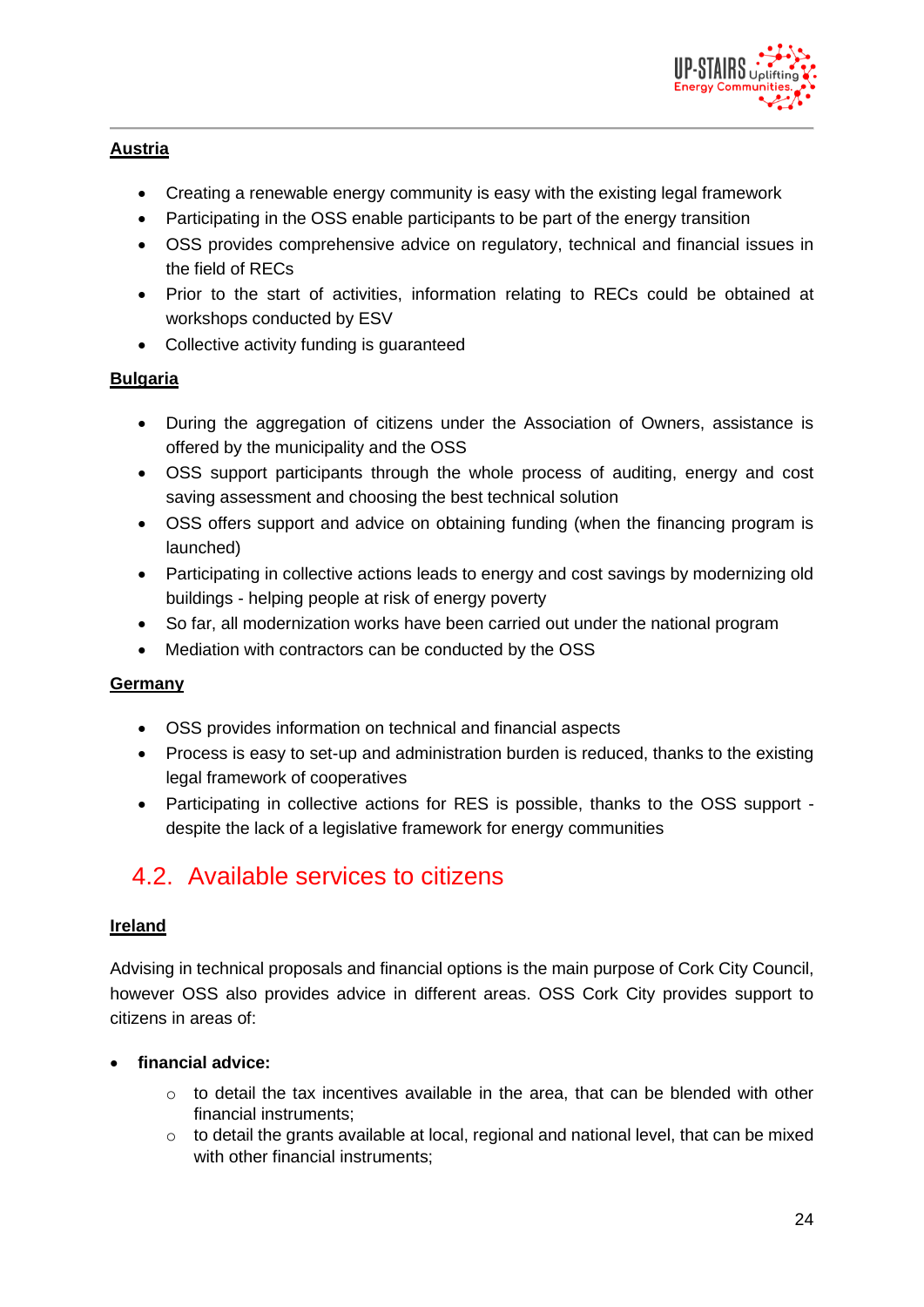

 $\circ$  to detail if other financial instrument are available in Ireland, that can be used or combined with end-users' own funding or private financing

Models that OSS support for citizen cooperatives: equity models based on issuing shares or online crowdfunding/ crowdlending/ equity crowdfunding.

#### • **organizational support** :

- $\circ$  the municipality creating communities the digital platform, which should ensure single household initiatives are joined and similar sustainable investments/ needs are matched
- $\circ$  ICs support and bring together initiatives

#### • **technical support**

- $\circ$  gaining comprehensive knowledge of the participant's home in order to plan specific actions, that would improve its energy efficiency;
- $\circ$  an indication in the technical analysis of the necessary costs of the proposed solutions along with an indication of the available subsidies or loans;
- o collecting each homeowner's data and sorting them by location;
- o advice on standards and available guides to ensure a high-level modernization (including building regulations, technical guidance documents, retrofitting methodologies and ISO EN standards);
- o informing about the necessity to use contractors with an agreement certificate for specific tasks;
- o providing the list of authorised project coordinators, and the CIRI (Construction Industry Register of Ireland) list of approved contractors
- **legal support**
	- o advice on the creation of collective actions;
	- $\circ$  informing about administrative aspects and dispelling doubts about the obstacles, that arise during the process of creating a sustainable energy community
- **follow-up services** organization of workshops and other meetings of residents with ICs; users data collection along the post-service phase (to assess quantitative effects of the project)
- **facilitation & mediation**
	- o free facilitation services providing advice and guidance to citizens;
	- o encouraging citizens to form energy communities;
	- o information on shared facilities between participants

#### **Spain**

The OSSs in Barcelona, due to their large number and the diverse needs of different communities, would be under the control of the municipalities themselves. They will differ slightly in the services they provide, while the main structure of services is the same:

#### • **financial advice**

 $\circ$  producing and developing an economic analysis of the Project (e.g. payback period, ROI, etc.);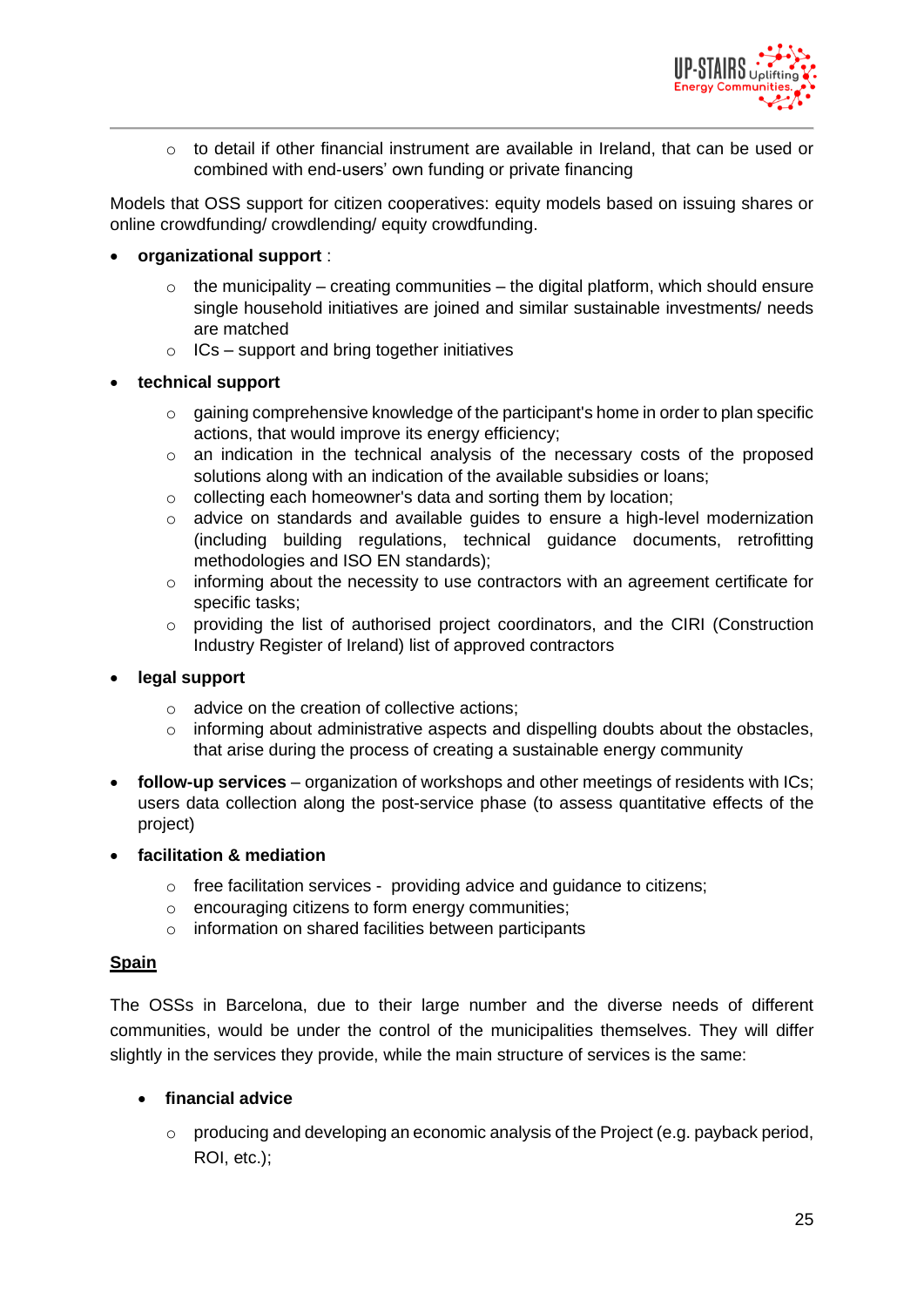

- $\circ$  connection with several financial institutions to support projects (Catalan Public Bank, Risk funds specialized on energy, Crowdlending platforms);
- $\circ$  encouraging: synergies with other H2020 projects, exploit already existing financial solutions (provided by PV contractors), The Barcelona Mechanism for Sustainable Energy

AMB is not involved in the negotiation with the financial institutions.

- **organizational support** attend individuals, SMEs and citizens belonging to already organized collectives
- **technical support** :
	- ICs propose available solutions to the citizens; technical support in choosing the right solution among a wide range of energy efficiency actions and shared PV with the description of mentioned actions according to the specific conditions, where the action will take place; keeping track of the technical aspects of projects through visits on the installation and dispelling doubts about specific aspects of the work; support during the phase of connection of the PV system
	- AMB provide a cost assessment and advice on the schemes that citizens might take advantage from; creating a list of technical providers based on the results of a public tender
- **legal support** :
	- AMB providing information and standardized documentation to ICs and citizens on cooperative business models
	- TERSA support the municipalities
	- legal services third parties, chosen in public tender regarding experience and know-how in the creation of citizen cooperatives. Such tender will result in the list of legal experts
- **follow-up services**  no follow-up services only conducting assessment to learn from barriers and obstacles during project development (AMB will not follow projects from the beginning to the end)
- **facilitation & mediation** free facilitation services, throughout the whole process of accompaniment, but no mediation service

#### **Austria**

OSS Upper Austria, operated by ESV, provides the services that have been already available, together with the new renewable energy community support service:

• **financial advice** – make use of regional program, which provides financial support (every customer can access financial resources up to 10 000€ or 80% of the costs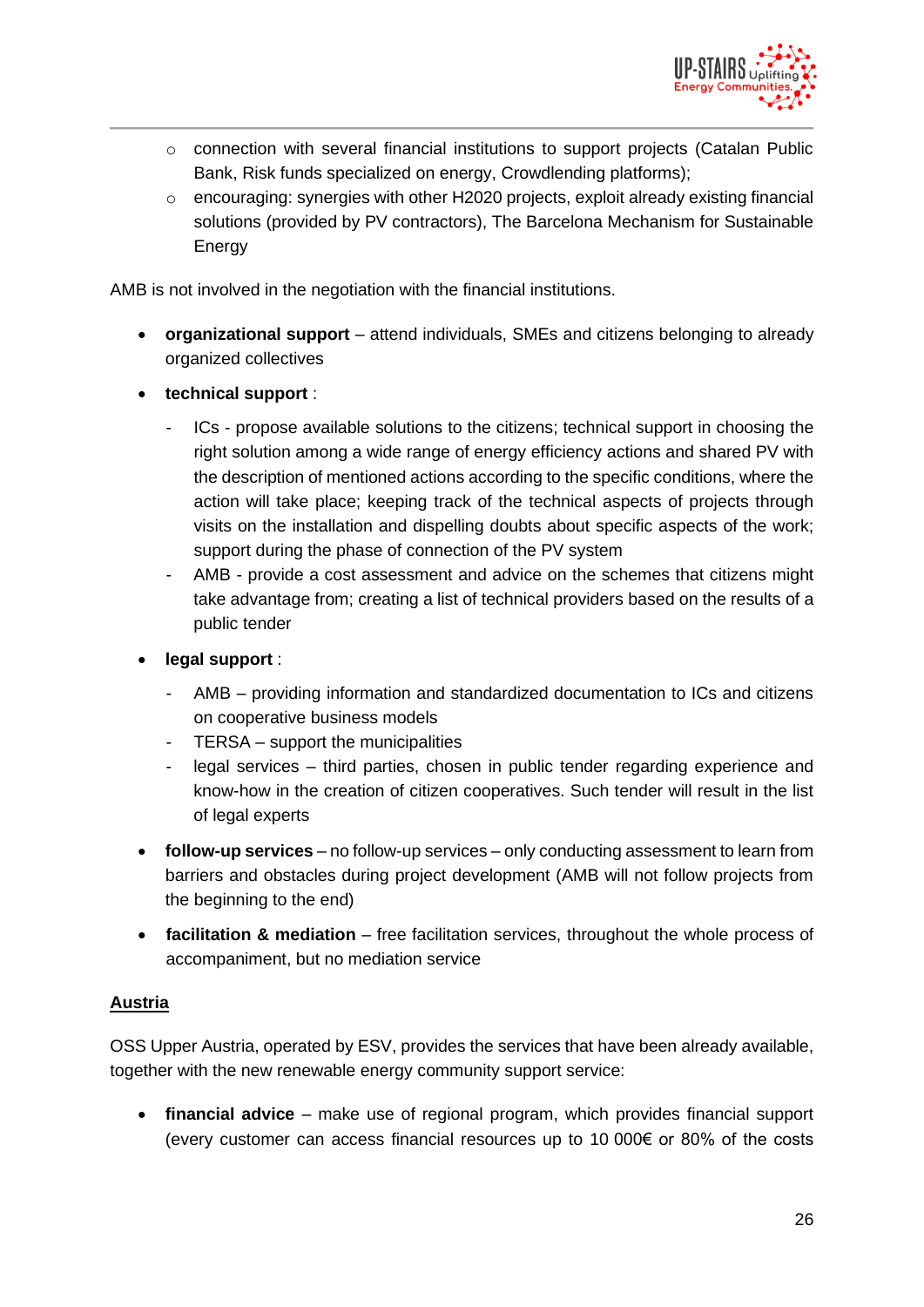

covering legal and administrative procedures); continuation of the observation of changes in regulatory framework

#### • **organizational support**

- o assistance in organizational issues related to RECs;
- $\circ$  initiation of activities conductive to energy communities, e.g. through cooperation with companies, which can help in the development of the energy community investments, e.g. by renting a roof space;
- $\circ$  finding the most motivated actors and contacting them via the website (citizens can submit an online form)
- **technical support** close contact with the grid operators and providing support in technical issues such as grid connection issues, balancing supply and demand, different renewable energy solutions and energy efficiency options
- **legal support**
	- o providing a guidance to answer questions about current regulations, in particular regarding energy communities;
	- $\circ$  providing a guidance on the different options available for creating an energy community and contract content – services provided via phone, e-mail, website, publications and onsite
- **follow-up services**  no follow-up services
- **facilitation & mediation** no facilitation and mediation services

#### **Bulgaria**

The OSS in Asenovgrad helps citizens in various areas of creating collective actions, related to renewable energy sources and to increasing their energy efficiency. These areas of support include:

#### • **financial advice**

- o support in filling the documents for funding, taking into account the requirements of the National program and local banks (the end user is responsible for submitting the application);
- o reviewing the documents of the Association of Owners for funding (depends on the funding program, its legal framework and the rights that are warranted to the Municipality);
- o assisting in opening tenders for the public procurement of energy service and refurbishment works of the building (if possible);
- o support in the financial reporting and control

#### • **organizational support**

o supporting the emerging energy communities and strengthening them through the process of organization;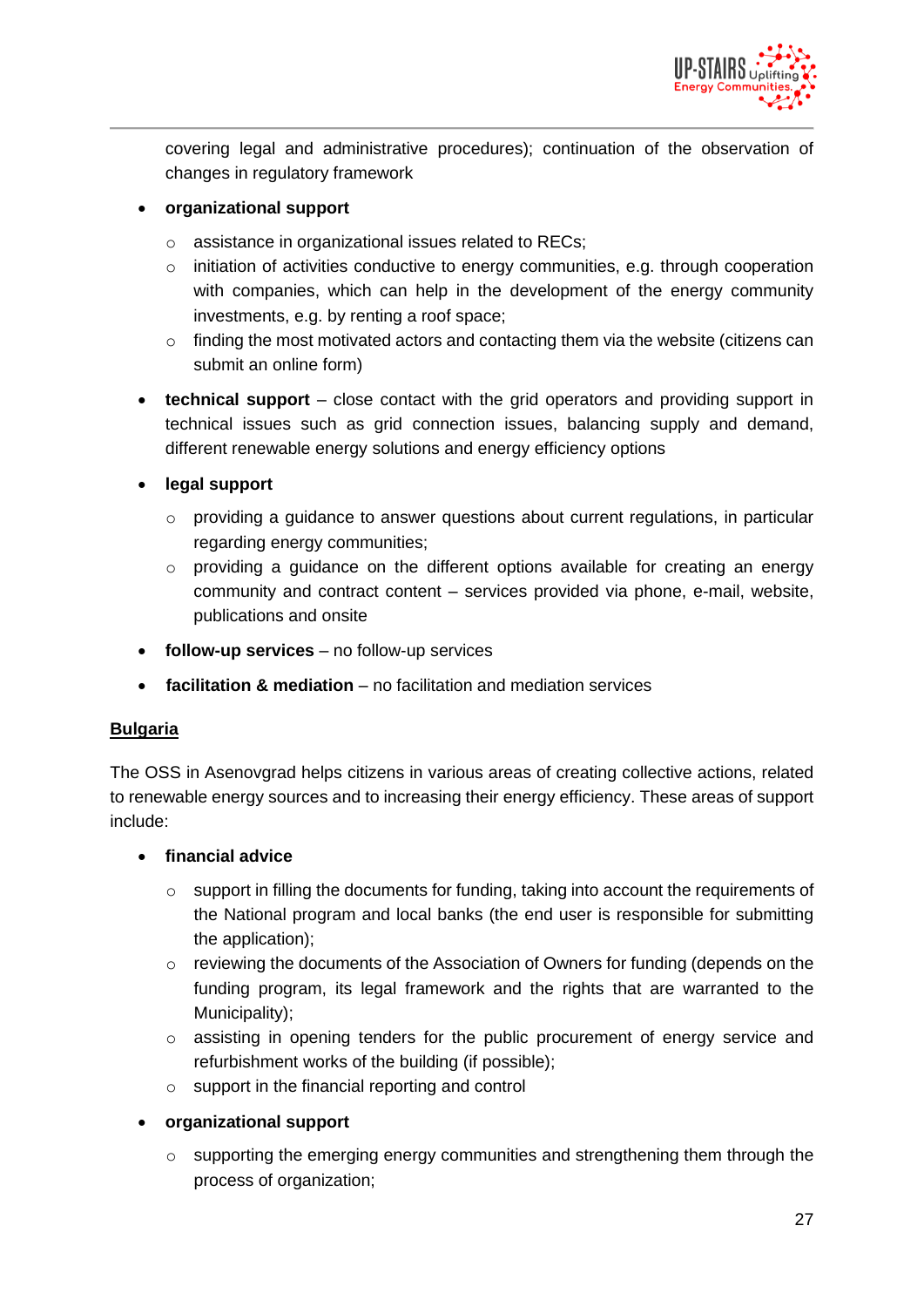

- o support of legal representatives during the process of the legal body creation;
- o providing and filling the necessary administrative documentation;
- $\circ$  collecting the personal information of the customer through both front-office and the web platform
- **technical support** using national resources (collected by the Bulgarian Sustainable Energy Agency), Asenovgrad supports customers in steps leading to the implementation of collective actions:
	- o Assistance in finding a suitable company to conduct an energy audit (company from the list of licensed companies, based on conditions such as price, staff skills and equipment) – the conduction of the energy audit is fully covered by the national program funding
	- o Support in understanding the technical and economic information of the energy audit

Until 2021, national funds fully covered the modernization costs, but currently the portion of the EE investments covered by the national programs are unknown.

- **legal support**
	- $\circ$  providing information on the creation of an association (as aggregation under the Association of Owners is necessary to create a community energy);
	- o providing information contained in the Decree of Council of Ministers;
	- o carrying out public tenders regarding the selection of contractors on behalf of the Association of Owners
- **follow-up services** assessment of consumers attitudes and their energy-related behaviour
- **facilitation & mediation** maximum two sessions of facilitation per building (free) and mediation between citizens and contractors

#### **Germany**

OSS Brunnthal provides support to citizens in the following areas:

- **financial advice** providing information on financing and funding programmes
- **organizational support**
	- $\circ$  use of existing networks in the municipality and marketing activities to reach out to the citizens of Brunnthal;
	- o organizing meetings or workshops on the online platform or establishing networking on-site;
	- o promotion of self-organization and proactive groups
- **technical support** adapted to the customers with a considerable environmental awareness and energy culture level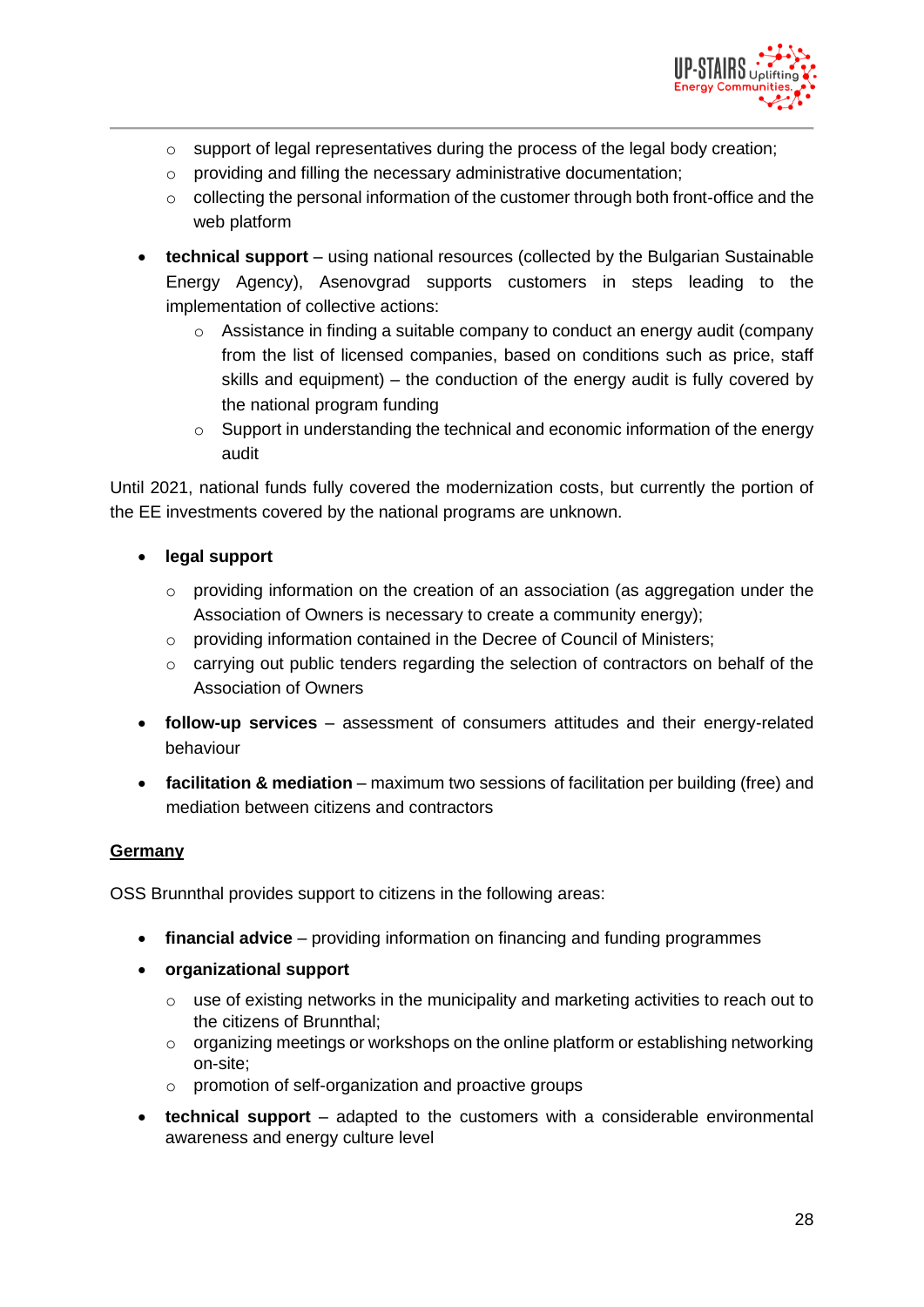

- 1. providing information and initial cost-assessment customers chooses one specific solution, described on the online platform and then the OSS staff develop an indicative cost assessment
- 2. finding suppliers to implement the investment OSS is an actor between the customers and suppliers. It supports customers in the decision-making process
- 3. OSS Brunnthal is not in charge of the process of technical development and followup (this is the role of suppliers)
- **legal support** as there is no legal basis for REC in the German legal framework, there is no requirement of a legal body for projects such as e.g. PV-Systems installations, EE measures. Setting-up process offered by the legal framework of cooperatives is easy and well-known.
- **follow-up services** monitoring and supporting customers after the implementation of the technical solutions (evaluation and assessment of project activities)
- **facilitation & mediation** free facilitation, but no mediation service

### <span id="page-28-0"></span>4.3. Costs and funds

#### **Ireland**

The City of Cork OSS will focus mainly on grants for EE and RE for homeowners (eg. National Retrofitting Scheme, renewable energy support scheme, etc.) and tax incentives available in Ireland.

The Irish Government introduced a new national modernization program in February 2022, which replaces all previous programs and will be managed by SEAI (Sustainable Energy Authority of Ireland). The new National Home Energy Scheme offers grants of up to 50% to cover the cost of deep retrofitting to bring the home to the B2 BER standard. The modernization is supported by One Stop Shops, offering a comprehensive project management service from start to finish.

Under the National Retrofitting Scheme, there are three options for receiving grants:

- Free energy modernization services for eligible homeowners, who receive certain benefits, and whose home was built before 1993 and has a BER E, F or G class. Upgrades under this scheme include insulation of the attic, external walls or internal walls, insulation shields, or installation of energy-efficient lighting.
- One Stop Shop, which offers complete retrofit solutions for homes, resulting in half the cost of retrofit financing. This scheme applies to homes built before 2011 and they must achieve a minimum BER rating of B2 through energy improvements.
- Individual Energy Upgrade Grants that offer a choice of subsidies for the energy modernization of the house, provided that the owner of the building supervises the thermo-modernization. Individual Energy Upgrade Grants offers compensation for 80% of the cost of retrofitting if the house was built before 2011.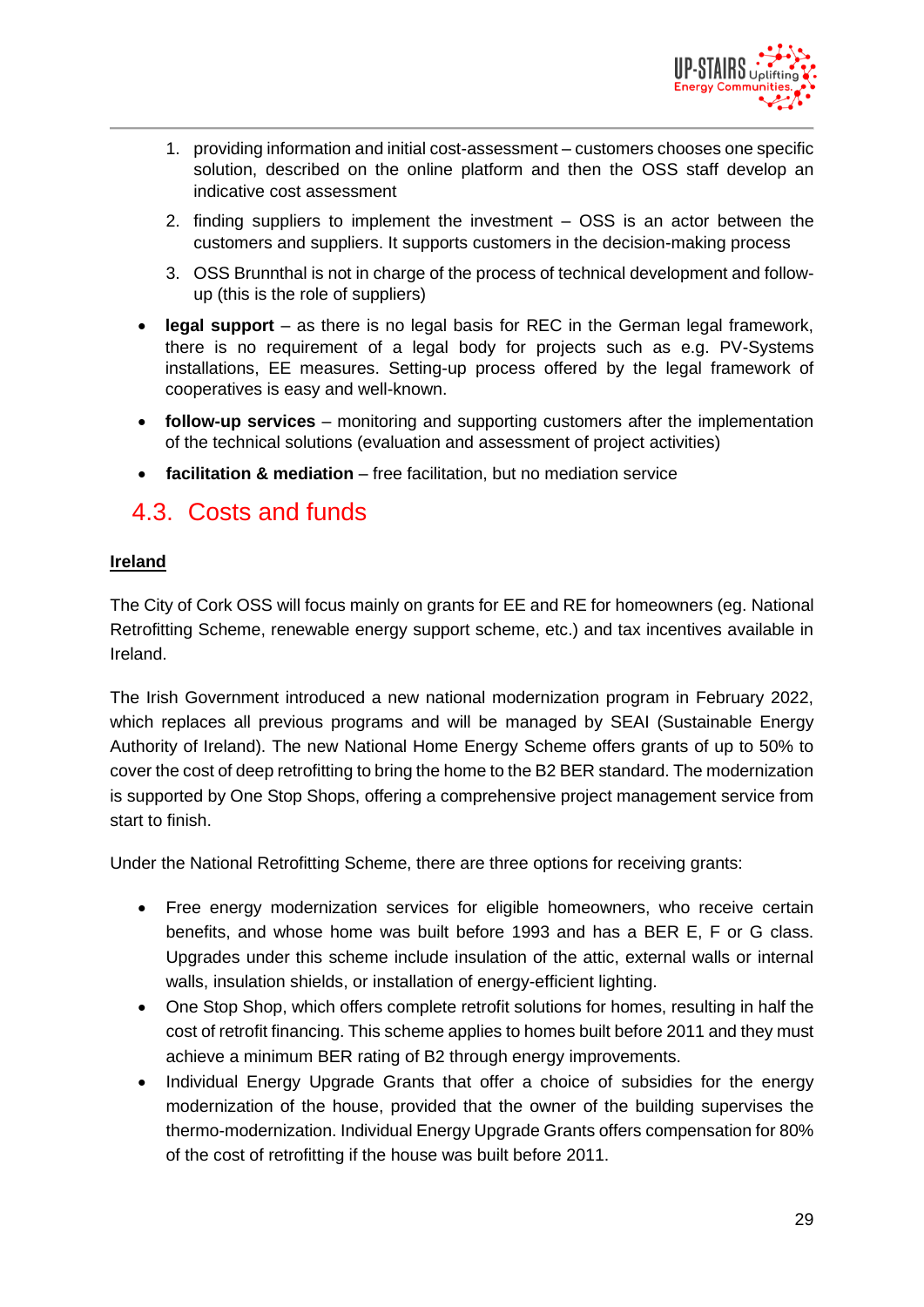

Ireland has also introduced a support scheme for renewable energy schemes. The system encourages the creation of energy communities. In addition, in 2022, Ireland is introducing a support system for the micro generation support scheme.

### **Spain**

In case of this pilot, the efforts allocated to financial advice are high. The main objective of the Barcelona Metropolitan Area is to develop economic analyses of the project, addressing issues such as the payback period, ROI and other economic parameters characterizing the attractiveness of the investment.

Barcelona Metropolitan Area also works with several financial institutions to support and promote OSS-related projects:

- Catalan Public Bank (ICF)
- Risk funds specialized on energy (i.e. SUMA)
- Crowdlending platforms (E-Crowd, Fundeen)

The OSS may also encourage:

- Synergistic activities with other H2020 projects such as FPI (Financing energy efficiency using Private Investments) can increase financing opportunities
- Use of existing financial solutions proposed by photovoltaic companies. Many photovoltaic companies have their own financial solutions integrated with EPC.
- The Barcelona Mechanism for Sustainable Energy (or MES Barcelona "Mecanismo para la Energía Sostenible") is an instrument to support and accelerate the city's energy transition.

It should be noted that the BMA will not take part in negotiations with financial institutions.

#### **Austria**

In Austria, there is The Energy Community Support Service, whose task is to provide support and guidance to energy communities in order to obtain appropriate subsidies and regional and national funding (e.g. subsidies, feed-in tariffs, market premia for PV). The organization also helps to achieve the requirements for reduced tare for energy communities.

ESV benefits from its regional program, which provides financial support to the established energy community. As part of the program, the client can obtain funding of up to  $\epsilon$  10,000, i.e. up to 80% of the costs associated with legal and administrative procedures (signing contracts, procedures related to legal entities).

#### **Bulgaria**

The main purpose of the OSS in Asenovgrad is to provide support in completing documents in order to ensure compliance with national programs and the requirements of local banks. The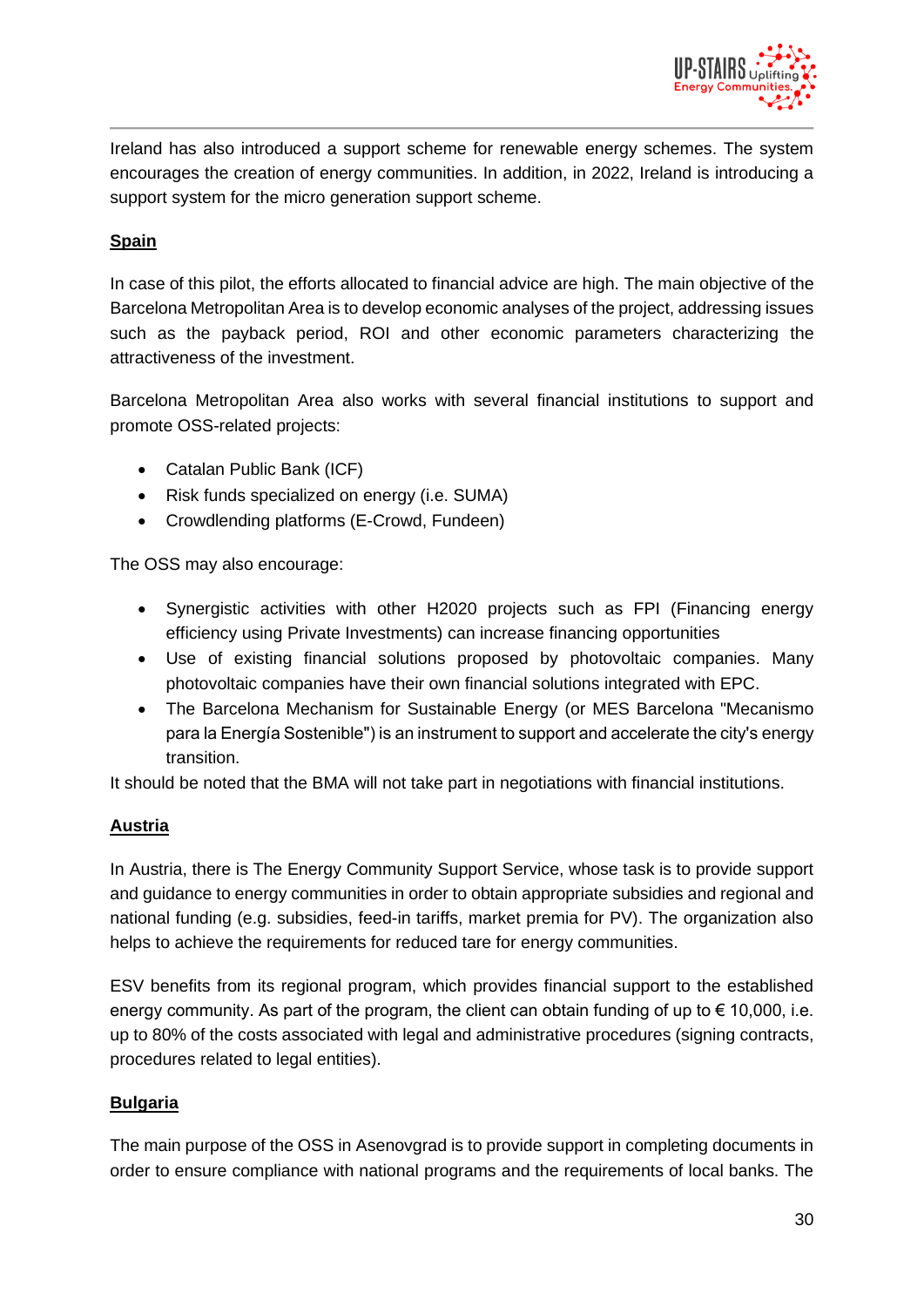

applicant will ultimately be responsible for submitting the application and for ensuring the formalities.

The previous support was based on the National Energy Modernization Program for multifamily residential buildings. This program offered a tax credit of 50% local property tax. This program is currently not functioning, and the approval of the new government is needed to launch it.

Depending on the adopted framework of the program, Asenovgrad may give opinions on the documents of the Association of Owners in order to obtain funding. In the future, if it is possible, Asenovgrad will continue to provide assistance to the Association in opening tenders for the public for the purchase of energy services and renovation works of buildings. Asenovgrad will not use Energy Procurement Contracting or other types of integrated energy contracts, instead they will use separate contracts for each of the suppliers involved in energy efficiency activities.

### **Germany**

One of the objectives of the OSS in Brunnthal is to provide information on obtaining possible funding and programs to interested customers. Possible financing includes loans for photovoltaic installations or for specific devices using renewable energy sources. The national bank KfW-Bank, owned by the state, offers financial programs to reduce economic efforts. It is also possible to obtain financing from regional banks.

Unfortunately, at the current stage of the project, all financial possibilities have been drained:

- Co-financing for the purchase of heat pumps (co-financing up to 10-15%)
- Co-financing for the purchase of photovoltaic panels and an energy bank (co-financing up to 10-15%)
- Additional savings in the case of a collective purchase (usually 5-10 owners: savings from 5% to 10%

It is not known when the individual financing programs will resume their activities, due to the political changes in the German government.

### <span id="page-30-0"></span>4.4. Step by step Guide for citizens to create Energy **Communities**

#### **Ireland**

OSS Cork City provides information, guides and advice on collective actions. Additionally, it provides lists of suppliers and estimates the costs of planned activities. The financial and legal support and the implementation of the technical design is the responsibility of external entities.

1. Have a technical plan in place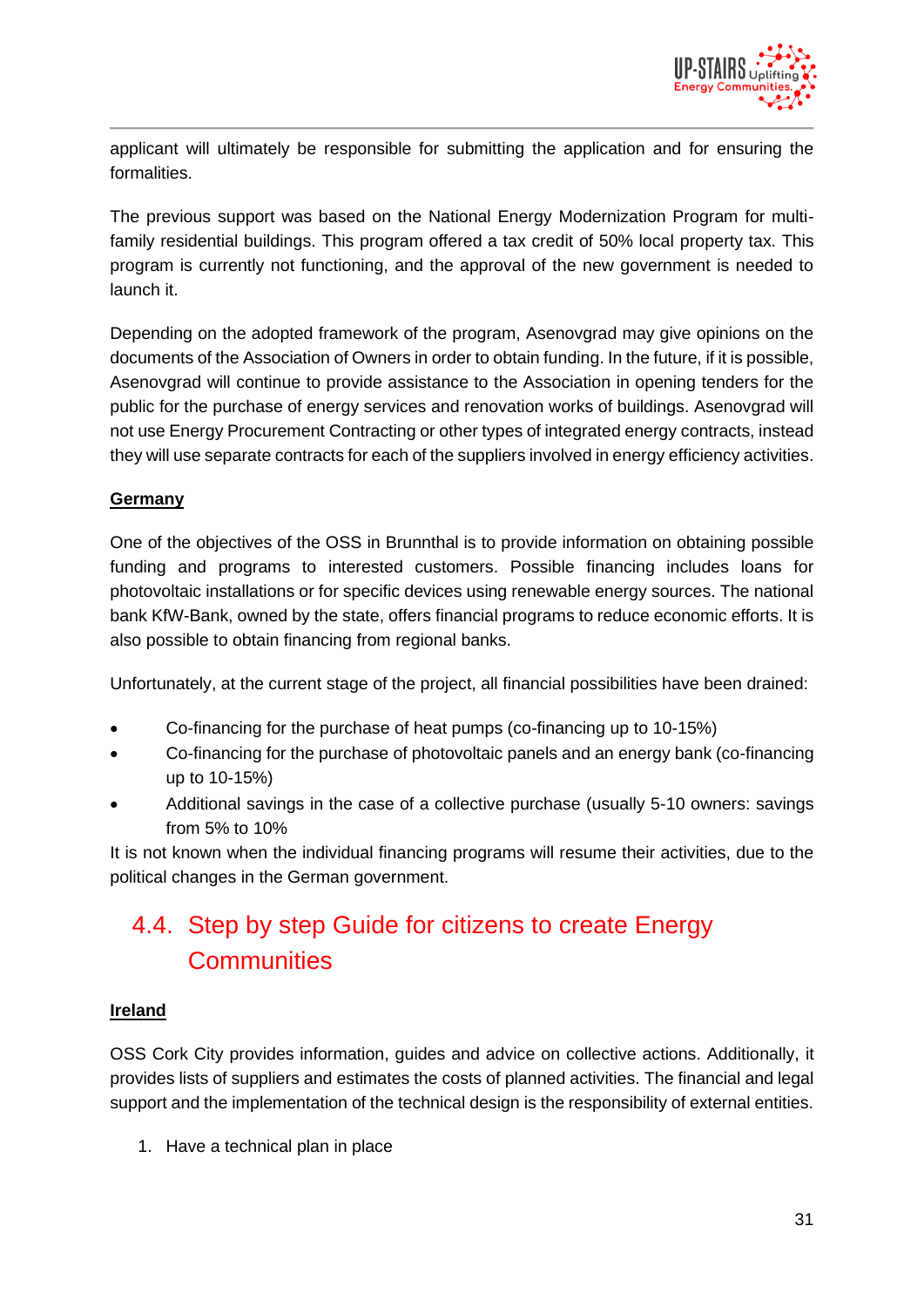

- 2. Contacting OSS via the online platform or in a physical office. Eight employees will be available at OSS *(people from community and Cork City Council employees)*.
- 3. Consultations with OSS on planned technical solutions *(OSS provides only general advice, does not implement the technical plan)*
- 4. Creation of a legal entity *(with support from the OSS*) or just an energy community *(task of municipality)*
- 5. Selection of suppliers *(with support from the OSS)*
- 6. Cost evaluation *(with support from the OSS)*
- 7. Obtaining appropriate funding available *(OSS employees will direct residents to appropriate institutions)*
- 8. *Possibly* obtaining the necessary permits / licenses
- 9. Implementation of technical project by suppliers

### **Spain**

OSS in Barcelona intends to use existing communities to develop and expand them. The support offered by this OSS will be mainly based on technical and financial advice. AMB will not track the progress of projects throughout their duration and will not provide legal services. The latter will be available by selected third parties (the list of legal experts will be available to residents).

- 1. Contacting OSS via the online platform or in a physical office. Five employees will be available at each OSS *(volunteers, AMB, public servers of the metropolitan municipalities and other public institutions in the area)*
- 2. Selecting the most appropriate technical idea from among those proposed by OSS or discussing a previously selected technical plan *(AMB will provide a detailed description of each proposed solution, taking into account current / available conditions)*
- 3. Economic analysis of the project, mainly payback period, ROI and other economic parameters, in order to determine the attractiveness of the investment *(carried out by AMB)*
- 4. Obtaining appropriate funding available *(AMB employees will direct residents to appropriate institutions, and it will not be involved in the negotiations with the financial institutions)*
- 5. Selection of contractors *(with support from the OSS)*
- 6. Implementation of technical project by contractors
- 7. Creation of an energy community *(with support from the OSS*)

### **Austria**

OSS in Upper Austria provides support in technical, regulatory, financial and organizational aspects of RECs. It provides guides and information needed by energy communities and conducts training increasing the awareness of residents about RECs. This OSS focuses on activities related to renewable energy sources and is an extension of the activities carried out in this area.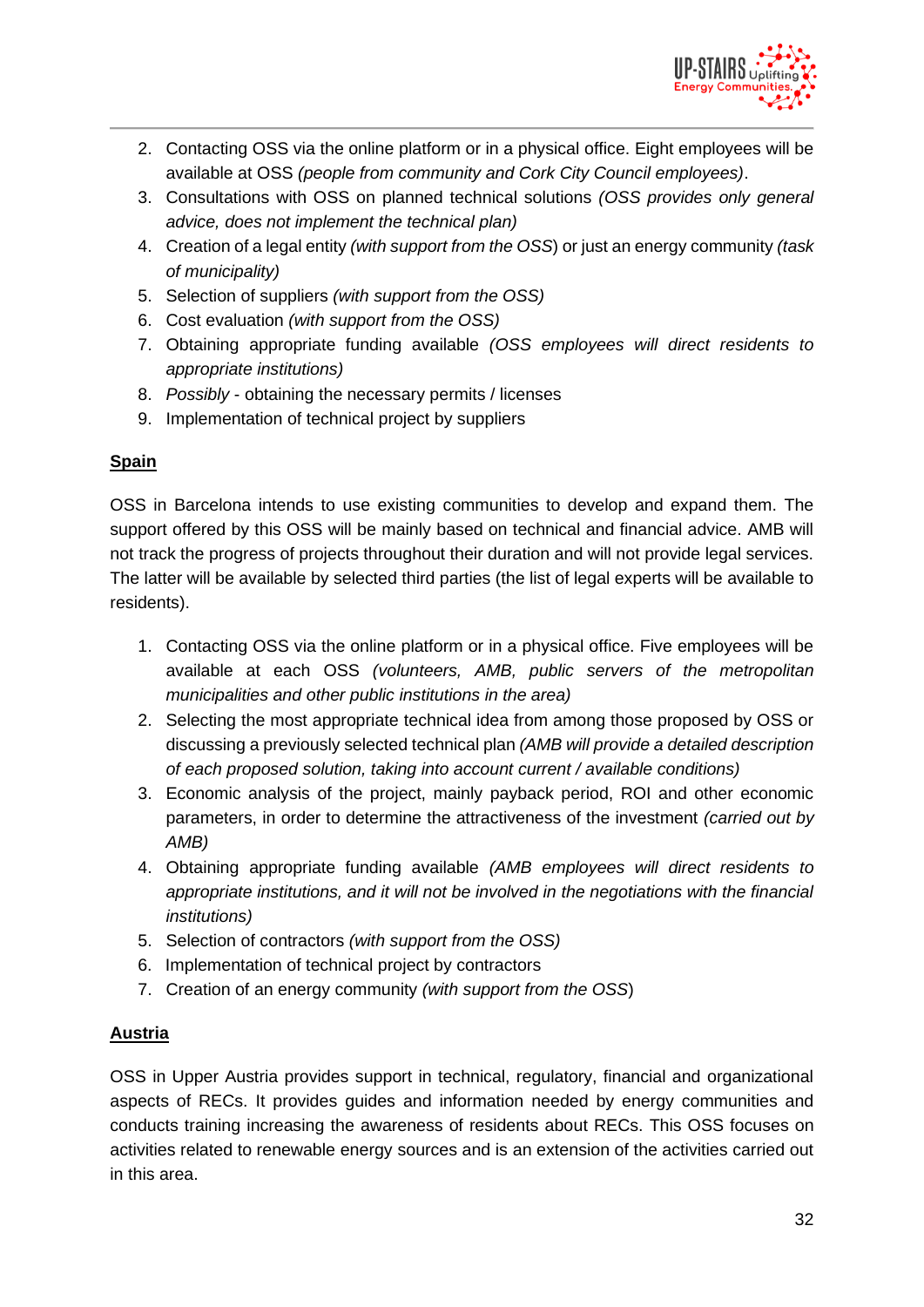

- 1. Preparation of a plan of technical solutions
- 2. Contacting OSS via the online platform, in a physical office or onsite. Five employees will be available at OSS *(ESV's employees)*.
- 3. Consultations with OSS on planned technical solutions *(OSS provides guidance on technical aspects e.g. grid connection issues, balancing supply and demand, different renewable energy solutions and energy efficiency options, it does not implement the technical plan)*
- 4. Creation of an energy community *(with support from the OSS*) as legal entity
- 5. Obtaining appropriate funding available *(with support from the OSS)*
- 6. Selection of contractors
- 7. Implementation of technical project by contractors

#### **Bulgaria**

The OSS in Asenovgrad focuses on helping residents to improve their situation and understanding the benefits of collective actions. This OSS supports residents in creating a legal entity and guides them through the entire process of creating a collective action. It provides financial, organizational, technical and legal advice and support. This also applies to the preparation of the necessary documentation.

- 1. Contacting OSS in a physical office. Five employees will be available at OSS *(employees of the municipality)*.
- 2. Getting organized in the energy community*(with support from the OSS, which will provide and fill the necessary administrative documentation*) – as legal entity
- 3. Conducting an audit the costs are covered by the national funding program which will provide information on the various available and possible technical solutions, and an assessment of energy and costs savings *(OSS provides a list of energy audit companies and helps to understand the results of the audit in technical and economic terms)*
- 4. Obtaining available funding *(with support from the OSS – if funding program will be operative)*
- 5. Selection of contractors *(with support from the OSS)*
- 6. Implementation of technical project by contractors

#### **Germany**

OSS Brunnthal assumes that residents who request support and advice already have technical ideas. Due to the fact that in Germany there is no legal framework defining energy communities, OSS intends to support self-organization and proactive group formation. Participants will receive advice and information on financial and technical aspects in OSS, and the municipality will carry out an evaluation after the implementation of the project.

1. Preferred - vision of technical/ investment solutions